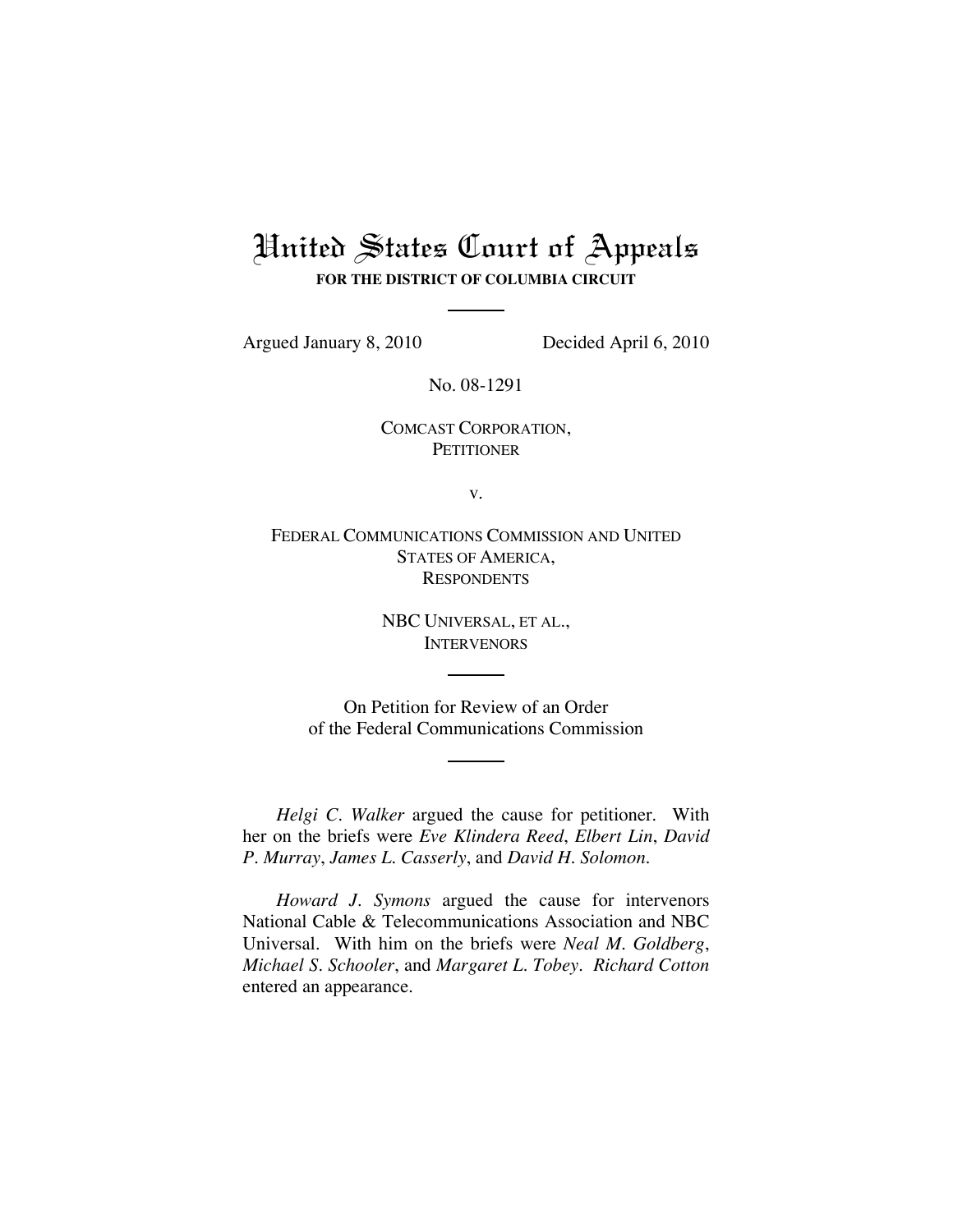*Kyle D. Dixon* was on the brief for *amici curiae*  Professors James B. Speta and Glen O. Robinson and The Progress and Freedom Foundation in support of petitioner.

*Austin C. Schlick*, General Counsel, Federal Communications Commission, argued the cause for respondents. With him on the brief were *Catherine G. O'Sullivan* and *Nancy C. Garrison*, Attorneys, U.S. Department of Justice, *Joseph R. Palmore*, Deputy General Counsel, Federal Communications Commission, *Richard K. Welch*, Deputy Associate General Counsel, and *Joel Marcus*, Counsel. *Daniel M. Armstrong III*, Associate General Counsel, entered an appearance.

*Marvin Ammori* argued the cause for intervenors Free Press, et al. in support of respondents. With him on the brief were *Henry Goldberg*, *Harold Feld*, and *Andrew Jay Schwartzman*.

*John F. Blevins* was on the brief for *amici curiae* Professors Jack M. Balkin, et al. in support of respondents.

Before: SENTELLE, *Chief Judge*, TATEL, *Circuit Judge*, and RANDOLPH, *Senior Circuit Judge*.

Opinion for the Court filed by *Circuit Judge* TATEL*.*

TATEL, *Circuit Judge*: In this case we must decide whether the Federal Communications Commission has authority to regulate an Internet service provider's network management practices. Acknowledging that it has no express statutory authority over such practices, the Commission relies on section 4(i) of the Communications Act of 1934, which authorizes the Commission to "perform any and all acts, make such rules and regulations, and issue such orders, not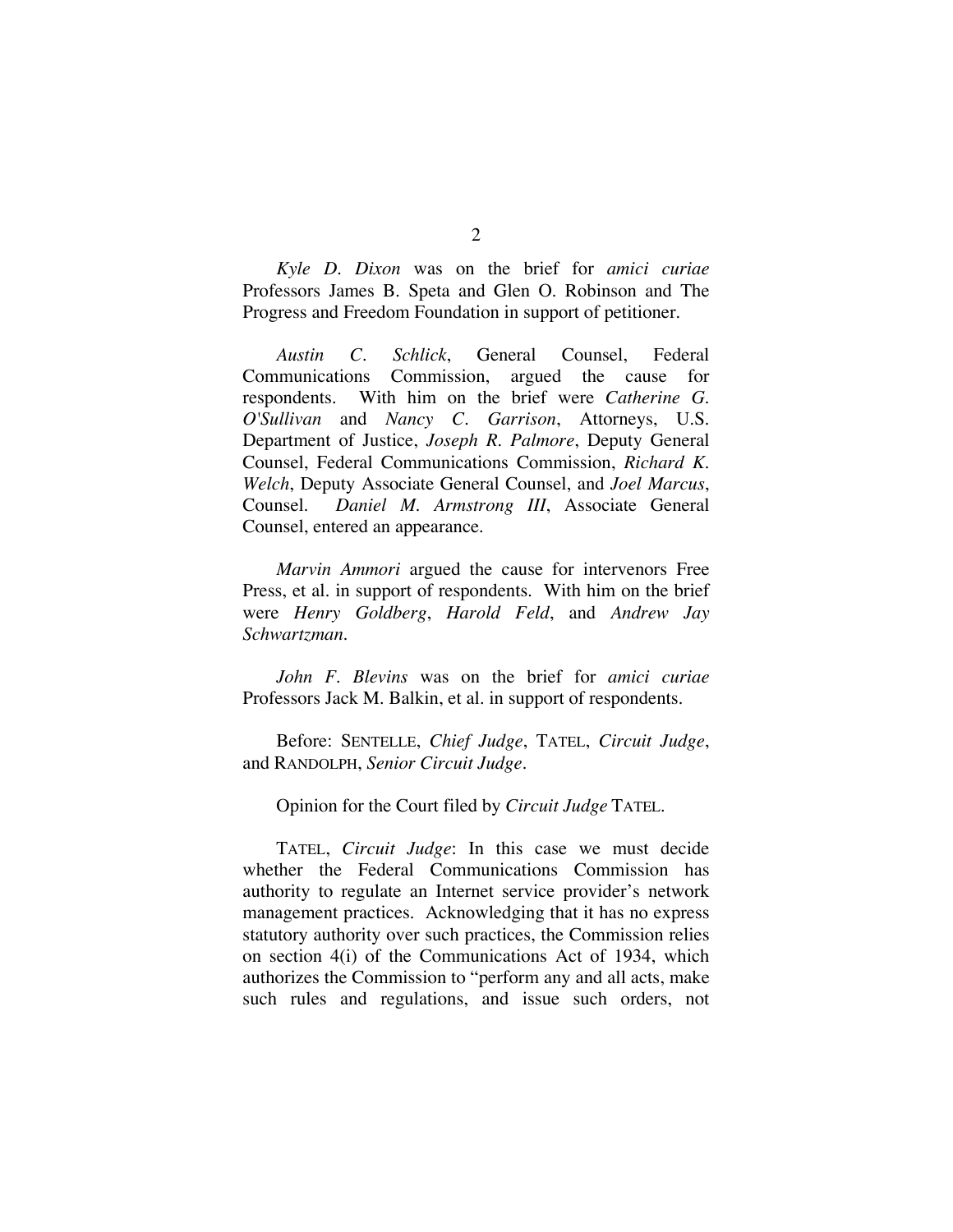inconsistent with this chapter, as may be necessary in the execution of its functions." 47 U.S.C. § 154(i). The Commission may exercise this "ancillary" authority only if it demonstrates that its action—here barring Comcast from interfering with its customers' use of peer-to-peer networking applications—is "reasonably ancillary to the . . . effective performance of its statutorily mandated responsibilities." *Am. Library Ass'n v. FCC*, 406 F.3d 689, 692 (D.C. Cir. 2005). The Commission has failed to make that showing. It relies principally on several Congressional statements of policy, but under Supreme Court and D.C. Circuit case law statements of policy, by themselves, do not create "statutorily mandated responsibilities." The Commission also relies on various provisions of the Communications Act that do create such responsibilities, but for a variety of substantive and procedural reasons those provisions cannot support its exercise of ancillary authority over Comcast's network management practices. We therefore grant Comcast's petition for review and vacate the challenged order.

## **I.**

In 2007 several subscribers to Comcast's high-speed Internet service discovered that the company was interfering with their use of peer-to-peer networking applications. *See*  Peter Svensson, *Comcast Blocks Some Internet Traffic*, ASSOCIATED PRESS, Oct. 19, 2007. Peer-to-peer programs allow users to share large files directly with one another without going through a central server. Such programs also consume significant amounts of bandwidth.

Challenging Comcast's action, two non-profit advocacy organizations, Free Press and Public Knowledge, filed a complaint with the Federal Communications Commission and, together with a coalition of public interest groups and law professors, a petition for declaratory ruling. Compl. of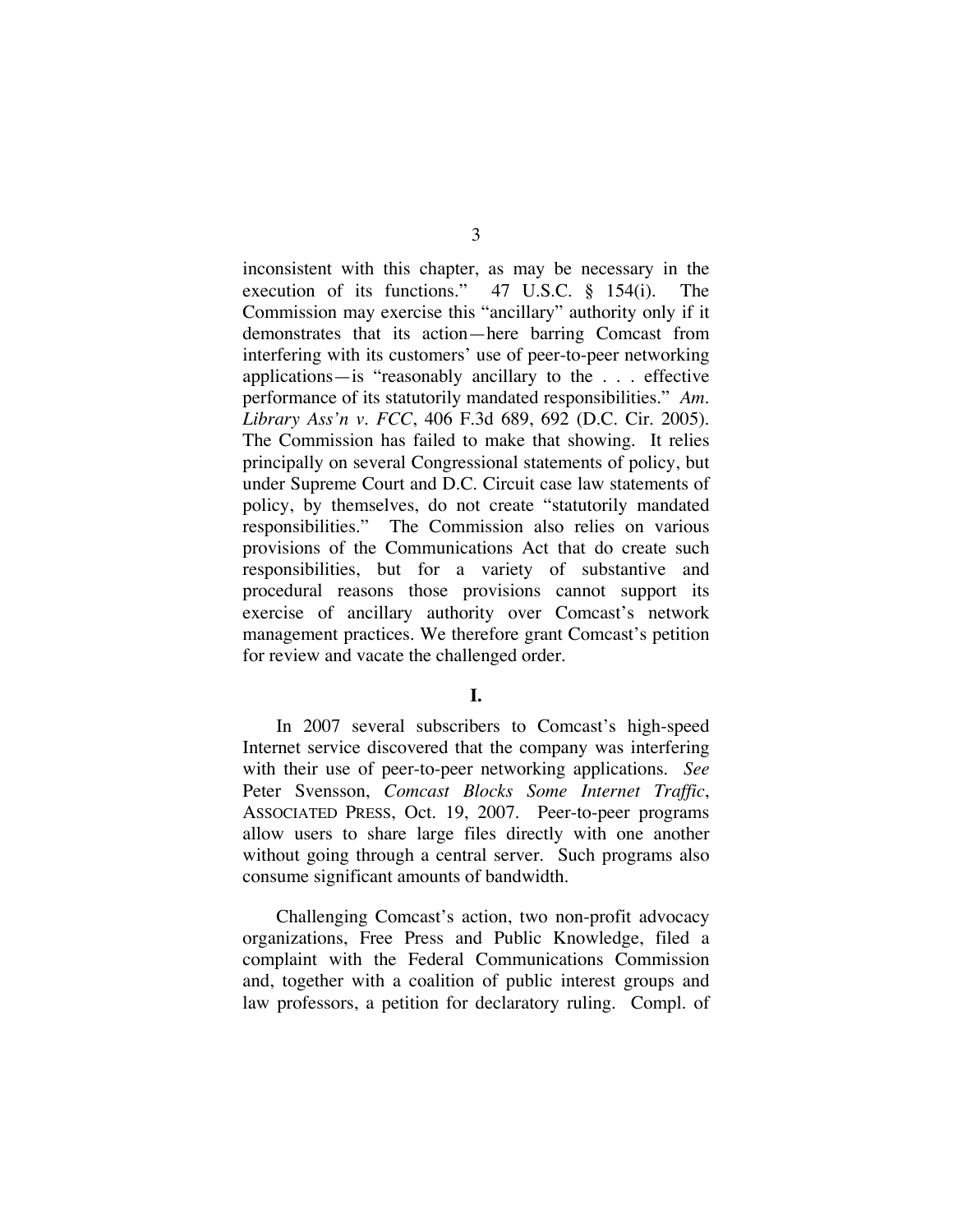Free Press & Public Knowledge Against Comcast Corp., File No. EB-08-IH-1518 (Nov. 1, 2007) ("Compl."); Pet. of Free Press et al. for Decl. Ruling, WC Docket No. 07-52 (Nov. 1, 2007) ("Pet."). Both filings argued that Comcast's actions "violat<sup>[ed]</sup> the FCC's Internet Policy Statement." Compl. at 1; Pet. at i. Issued two years earlier, that statement "adopt[ed] the . . . principles" that "consumers are entitled to access the lawful Internet content of their choice . . . [and] to run applications and use services of their choice." *In re Appropriate Framework for Broadband Access to the Internet Over Wireline Facilities*, 20 F.C.C.R. 14,986, 14,988, ¶ 4 (2005). Comcast defended its interference with peer-to-peer programs as necessary to manage scarce network capacity. Comments of Comcast Corp. at 14, WC Docket No. 07-52 (Feb. 12, 2008).

Following a period of public comment, the Commission issued the order challenged here. *In re Formal Compl. of Free Press & Public Knowledge Against Comcast Corp. for Secretly Degrading Peer-to-Peer Applications*, 23 F.C.C.R. 13,028 (2008) (*Order*). The Commission began by concluding not only that it had jurisdiction over Comcast's network management practices, but also that it could resolve the dispute through adjudication rather than through rulemaking. *Id.* at 13,033–50, **J** 12–40. On the merits, the Commission ruled that Comcast had "significantly impeded consumers' ability to access the content and use the applications of their choice," *id.* at 13,054, ¶ 44, and that because Comcast "ha[d] several available options it could use to manage network traffic without discriminating" against peer-to-peer communications, *id.* at 13,057, ¶ 49, its method of bandwidth management "contravene[d] . . . federal policy," *id.* at 13,052, **J** 43. Because by then Comcast had agreed to adopt a new system for managing bandwidth demand, the Commission simply ordered it to make a set of disclosures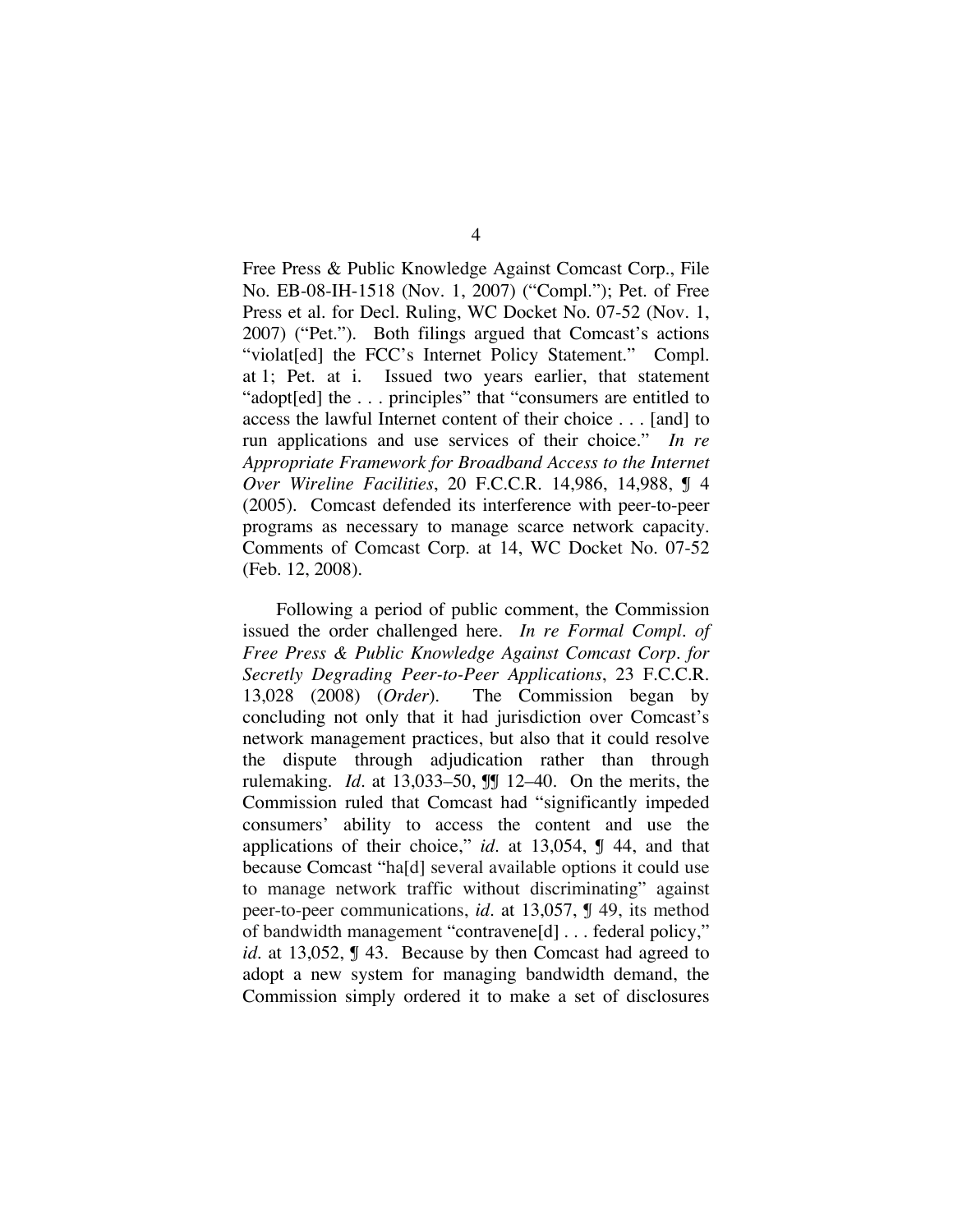describing the details of its new approach and the company's progress toward implementing it. *Id.* at 13,059–60, ¶ 54. The Commission added that an injunction would automatically issue should Comcast either fail to make the required disclosures or renege on its commitment. *Id.* at 13,060, ¶ 55.

Although Comcast complied with the *Order*, it now petitions for review, presenting three objections. First, it contends that the Commission has failed to justify exercising jurisdiction over its network management practices. Second, it argues that the Commission's adjudicatory action was procedurally flawed because it circumvented the rulemaking requirements of the Administrative Procedure Act and violated the notice requirements of the Due Process Clause. Finally, it asserts that parts of the *Order* are so poorly reasoned as to be arbitrary and capricious. We begin—and end—with Comcast's jurisdictional challenge.

### **II.**

Through the Communications Act of 1934, ch. 652, 48 Stat. 1064, as amended over the decades, 47 U.S.C. § 151 *et seq.*, Congress has given the Commission express and expansive authority to regulate common carrier services, including landline telephony, *id.* § 201 *et seq.* (Title II of the Act); radio transmissions, including broadcast television, radio, and cellular telephony, *id.* § 301 *et seq*. (Title III); and "cable services," including cable television, *id.* § 521 *et seq.* (Title VI). In this case, the Commission does not claim that Congress has given it express authority to regulate Comcast's Internet service. Indeed, in its still-binding 2002 *Cable Modem Order*, the Commission ruled that cable Internet service is neither a "telecommunications service" covered by Title II of the Communications Act nor a "cable service" covered by Title VI. *In re High-Speed Access to the Internet Over Cable and Other Facilities*, 17 F.C.C.R. 4798, 4802, ¶ 7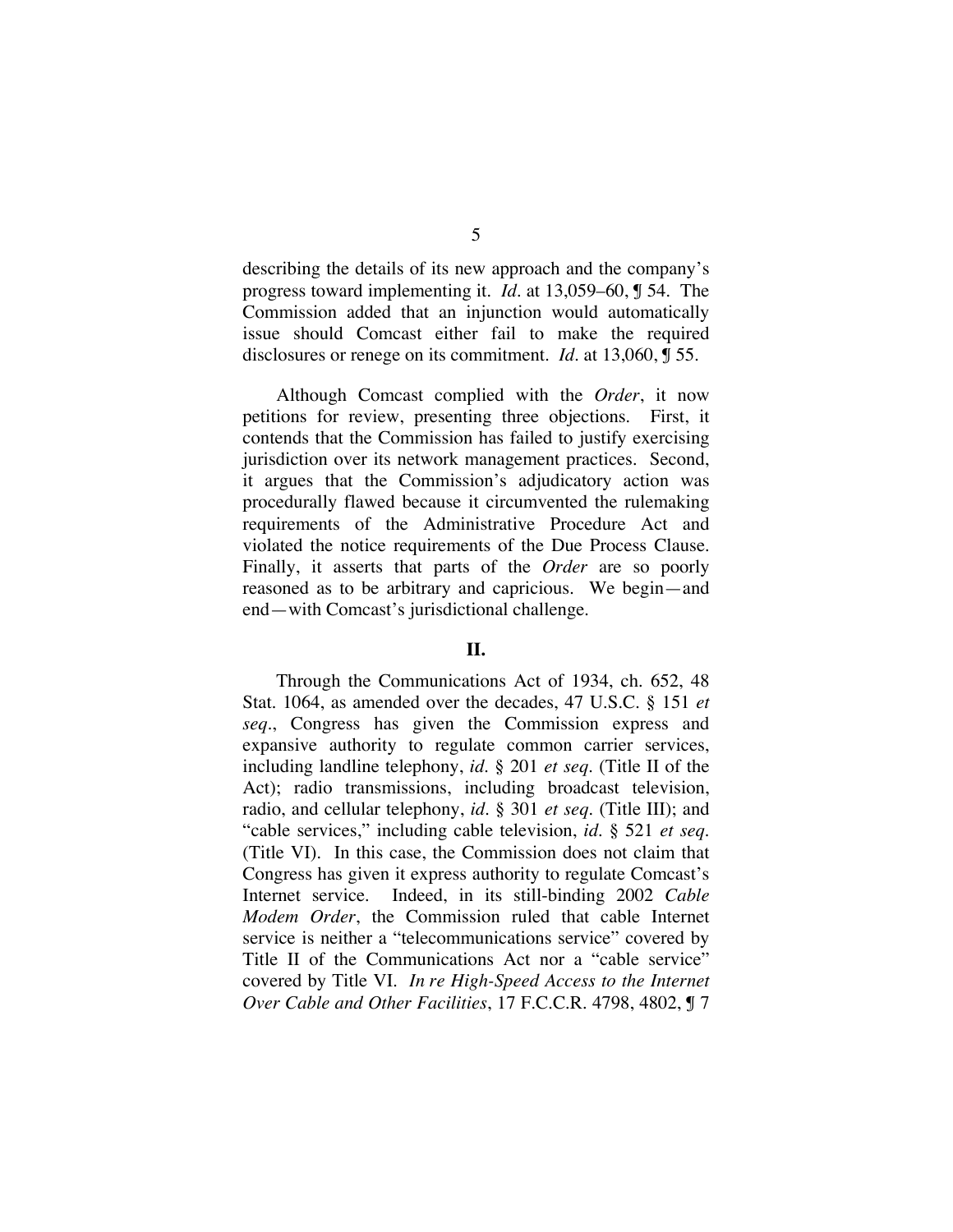(2002), *aff'd Nat'l Cable & Telecomms. Ass'n v. Brand X Internet Servs.*, 545 U.S. 967 (2005). The Commission therefore rests its assertion of authority over Comcast's network management practices on the broad language of section 4(i) of the Act: "The Commission may perform any and all acts, make such rules and regulations, and issue such orders, not inconsistent with this chapter, as may be necessary in the execution of its functions," 47 U.S.C. § 154(i). *Order*, 23 F.C.C.R. at 13,036, ¶ 15.

Courts have come to call the Commission's section 4(i) power its "ancillary" authority, a label that derives from three foundational Supreme Court decisions: *United States v. Southwestern Cable Co.*, 392 U.S. 157 (1968), *United States v. Midwest Video Corp.*, 406 U.S. 649 (1972) (*Midwest Video I*), and *FCC v. Midwest Video Corp.*, 440 U.S. 689 (1979) (*Midwest Video II*). All three cases dealt with Commission jurisdiction over early cable systems at a time when, as with the Internet today, the Communications Act gave the Commission no express authority to regulate such systems. (Title VI, which gives the Commission jurisdiction over "cable services," was not added to the statute until 1984. *See* Cable Communications Policy Act of 1984, Pub. L. No. 98-549, 98 Stat. 2779.)

In the first case, *Southwestern Cable*, the Supreme Court considered a challenge to a Commission order restricting the geographic area in which a cable company could operate. 392 U.S. at 160. At that time, cable television, then known as "community antenna television" (CATV), functioned quite differently than it does today. Employing strategically located antennae, these early cable systems simply received over-the-air television broadcasts and retransmitted them by cable to their subscribers. *Id.* at 161–62. Although they rarely produced their own programming, they improved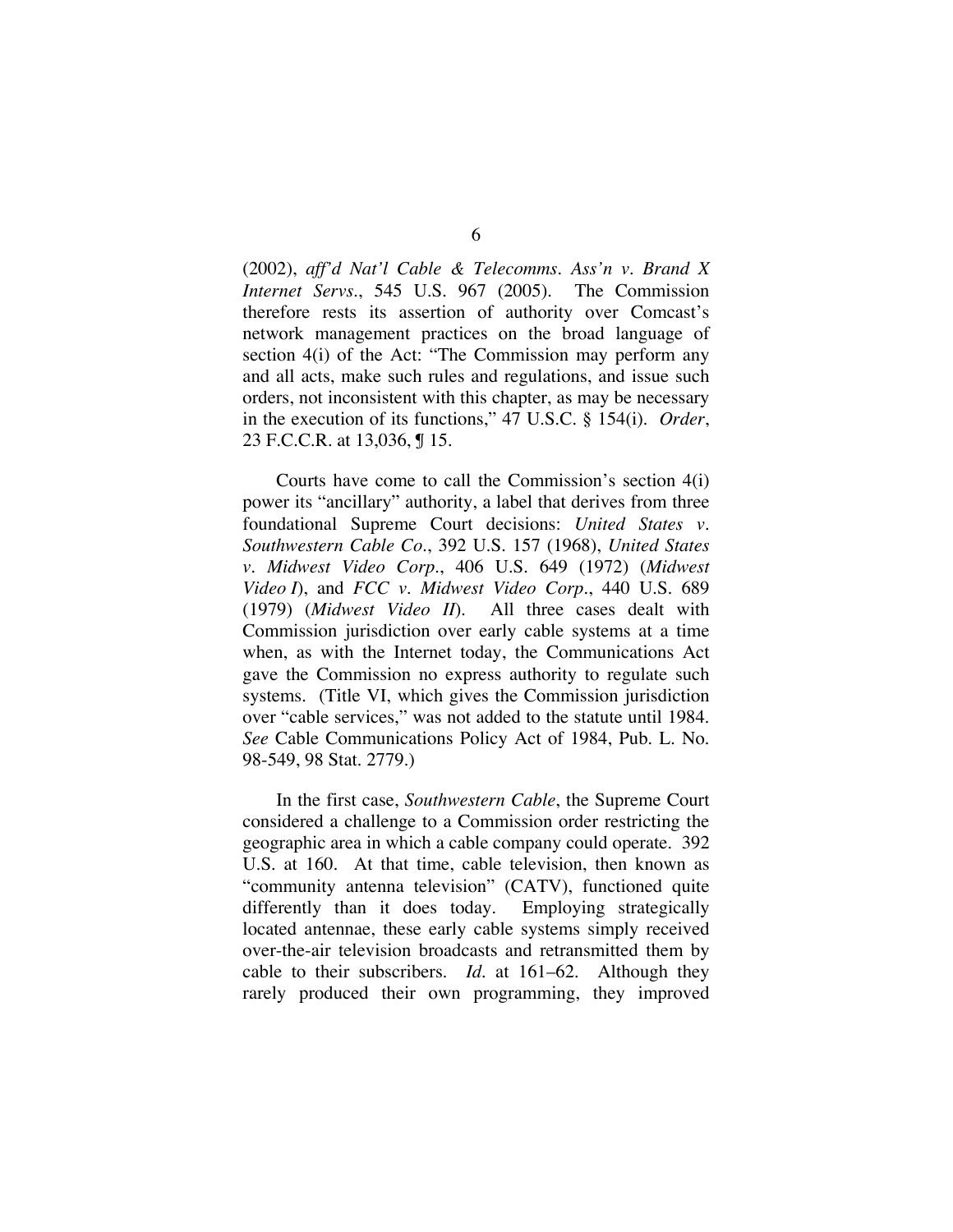reception and allowed subscribers to receive television programs from distant stations. *Id*. at 162–63. Seeking to protect Commission-licensed local broadcasters, the Commission adopted rules limiting the extent to which cable systems could retransmit distant signals and, in the order at issue in *Southwestern Cable*, applied this policy to a particular company. The Supreme Court sustained that order, explaining that even though the then-existing Communications Act gave the Commission no express authority over cable television, the Commission could nonetheless regulate cable television to the extent "reasonably ancillary to the effective performance of the Commission's various responsibilities for the regulation of television broadcasting." *Id.* at 178. Four years later, in *Midwest Video I*, the Court again sustained the Commission's use of its ancillary authority, this time to support issuance of a regulation that required cable operators to facilitate the creation of new programs and to transmit them alongside broadcast programs they captured from the air. 406 U.S. at 670. In *Midwest Video II*, the Court rejected the Commission's assertion of ancillary authority, setting aside regulations that required cable systems to make certain channels available for public use. 440 U.S. at 708–09.

We recently distilled the holdings of these three cases into a two-part test. In *American Library Ass'n v. FCC*, we wrote: "The Commission . . . may exercise ancillary jurisdiction only when two conditions are satisfied: (1) the Commission's general jurisdictional grant under Title I [of the Communications Act] covers the regulated subject and (2) the regulations are reasonably ancillary to the Commission's effective performance of its statutorily mandated responsibilities." 406 F.3d at 691–92; *see also Order*, 23 F.C.C.R. at 13,035, ¶ 15 n.64 (citing the *American Library* test). Comcast concedes that the Commission's action here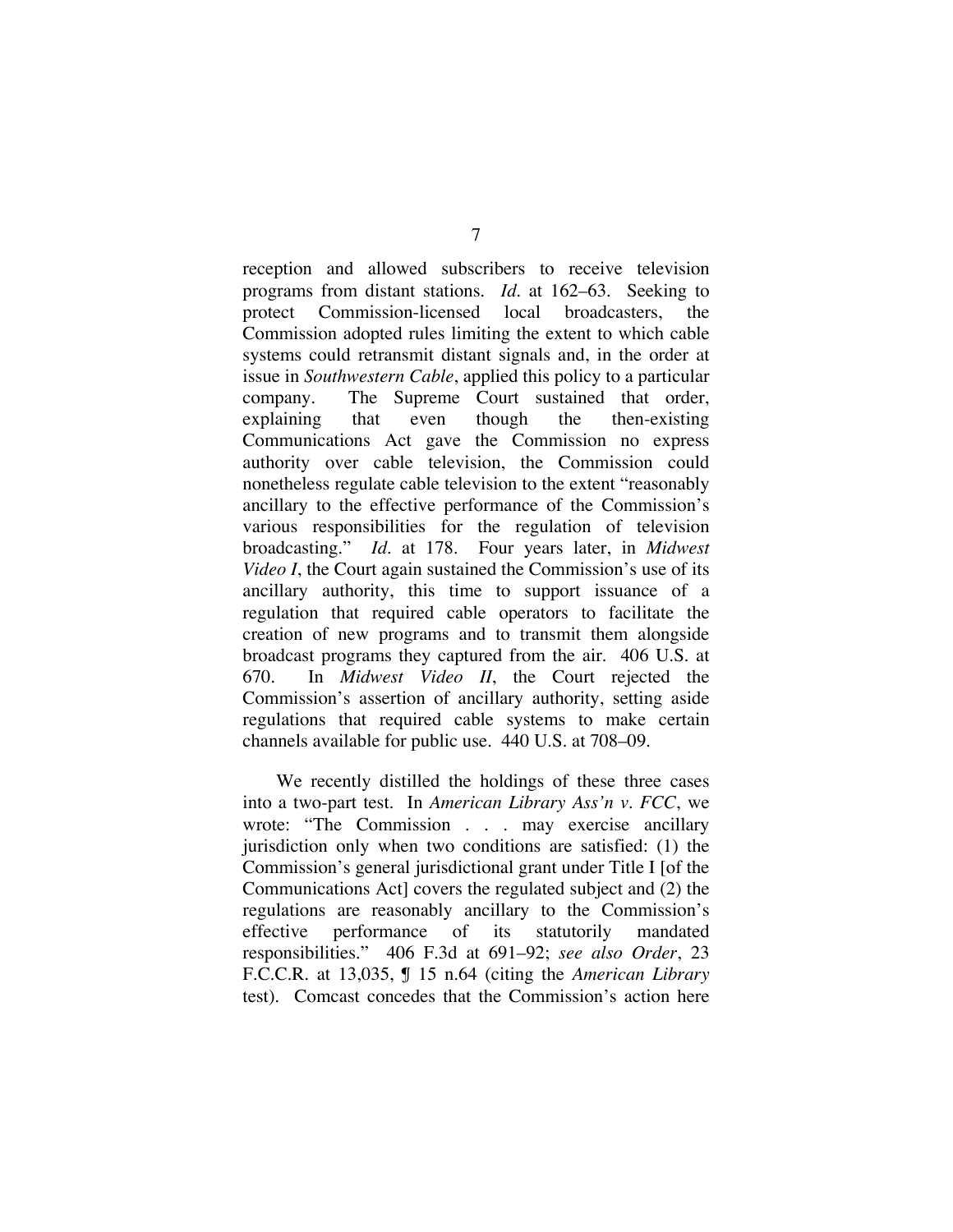satisfies the first requirement because the company's Internet service qualifies as "interstate and foreign communication by wire" within the meaning of Title I of the Communications Act. 47 U.S.C. § 152(a). Whether the Commission's action satisfies *American Library*'s second requirement is the central issue in this case.

#### **III.**

Before addressing that issue, however, we must consider two threshold arguments the Commission raises. First, it asserts that given a contrary position Comcast took in a California lawsuit, the company should be judicially estopped from challenging the Commission's jurisdiction over the company's network management practices. Second, the Commission argues that even if Comcast's challenge can proceed, we need not go through our usual ancillary authority analysis because a recent Supreme Court decision, *National Cable & Telecommunications Ass'n v. Brand X Internet Services*, 545 U.S. 967, makes clear that the Commission had authority to issue the *Order*.

### **A.**

Courts may invoke judicial estoppel "[w]here a party assumes a certain position in a legal proceeding, . . . succeeds in maintaining that position, . . . [and then,] simply because his interests have changed, assume<sup>[s]</sup> a contrary position." *New Hampshire v. Maine*, 532 U.S. 742, 749 (2001) (internal quotation marks omitted). For judicial estoppel to apply, however, "a party's later position must be 'clearly inconsistent' with its earlier position." *Id.* at 750 (quoting *United States v. Hook*, 195 F.3d 299, 306 (7th Cir. 1999)). "Doubts about inconsistency often should be resolved by assuming there is no disabling inconsistency, so that the second matter may be resolved on the merits." 18B CHARLES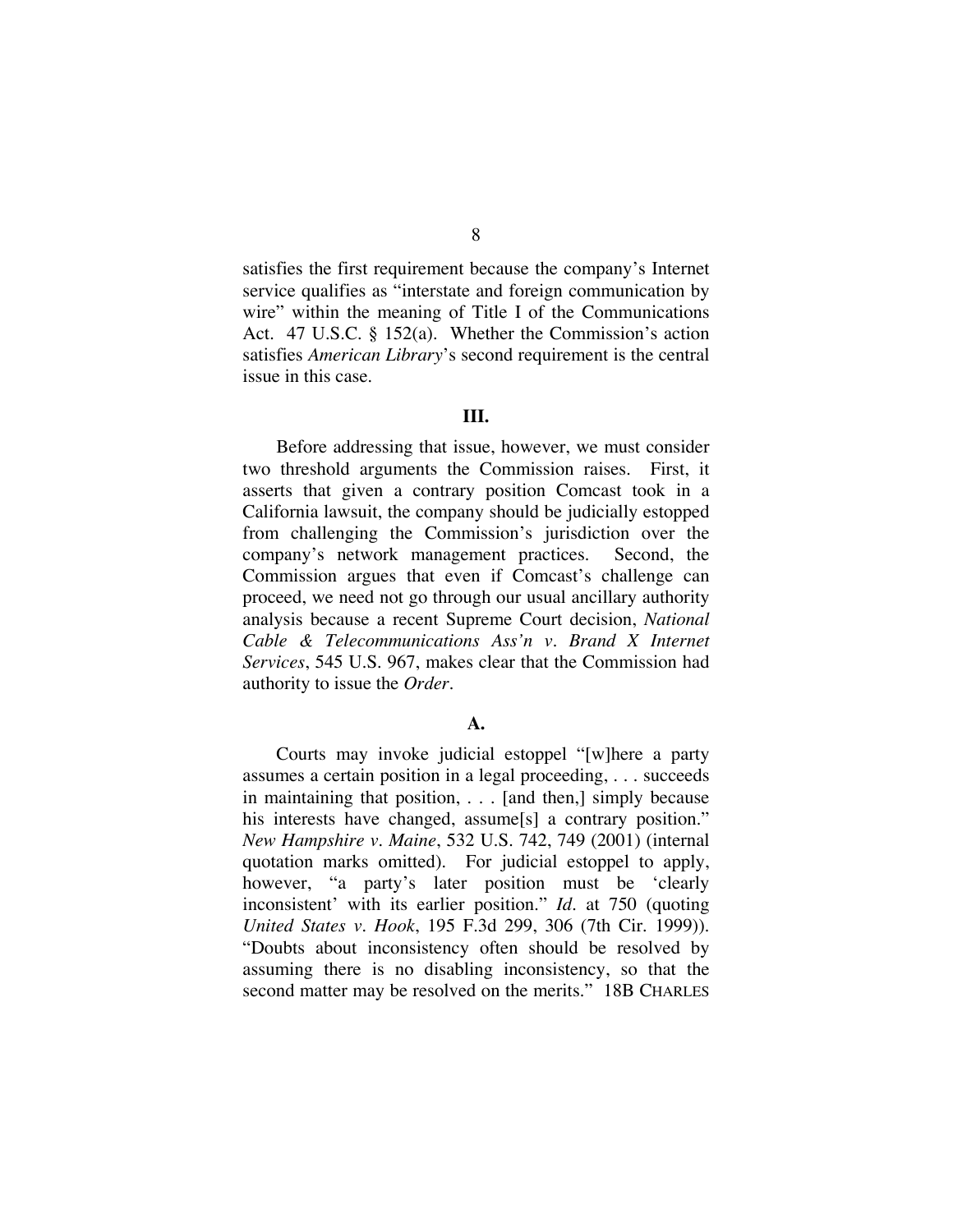ALAN WRIGHT, ARTHUR R. MILLER & EDWARD H. COOPER, FEDERAL PRACTICE AND PROCEDURE §4477, at 594 (2d ed. 2002).

The Commission's estoppel argument rests on the position Comcast took while defending against a civil action in a California federal court. In that case, one of Comcast's Internet customers challenged the company's interference with peer-to-peer programs at the same time Free Press and Public Knowledge were pressing their own challenges before the Commission. Comcast responded by moving to stay the litigation pending resolution of the Commission proceedings. In support, it invoked the "primary jurisdiction doctrine," arguing that "a court is 'obliged to defer' to an agency where the 'issue brought before a court is in the process of litigation through procedures originating in the [agency].'" Def.'s Mem. of Law in Supp. of Mot. for J. on Pleadings at 10, *Hart v. Comcast of Alameda, Inc.*, No. 07-6350 (N.D. Cal. 2008) ("Comcast Cal. Mem.") (quoting *Fed. Power Comm'n v. La. Power & Light Co.*, 406 U.S. 621, 647 (1972)). In language the Commission now emphasizes, Comcast continued: "Any inquiry into whether Comcast's [peer-to-peer] management is unlawful falls squarely within the FCC's subject matter jurisdiction." *Id.* Persuaded, the district court granted the requested stay.

According to the Commission, when Comcast argued that the Commission has "subject matter jurisdiction" over its disputed network management practices, it was saying that any action by the Commission to prohibit those practices would satisfy both elements of the *American Library* test and thus lie within the Commission's ancillary authority. "Because Comcast prevailed . . . on [that] theory," the Commission contends, "it should be estopped from arguing the opposite here." Resp't's Br. 30. For its part, Comcast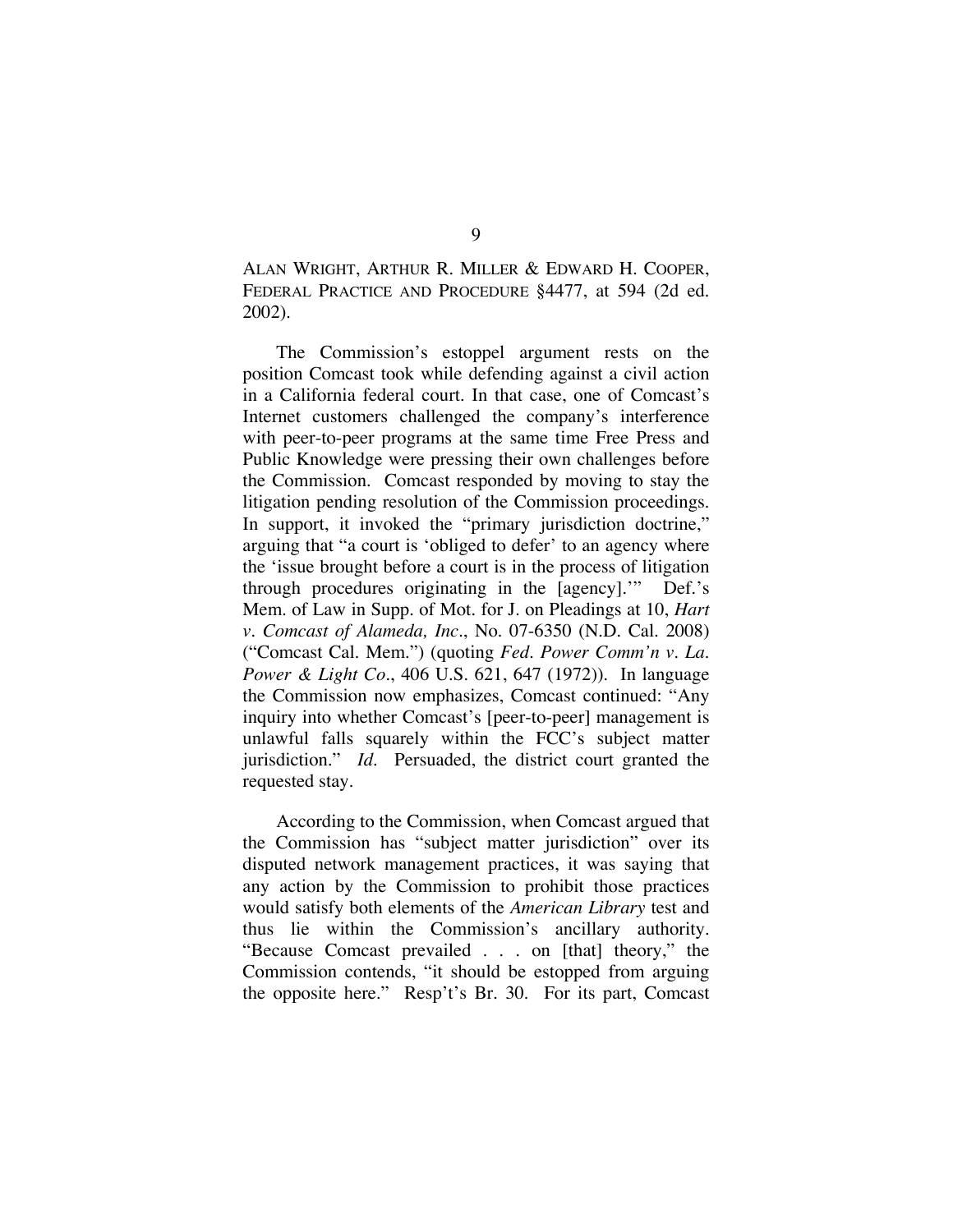insists it never argued that the Commission could justify exercising ancillary authority over its network management practices. Instead, it claims that in saying that the Commission possesses "subject matter jurisdiction" over those practices, it was arguing no more than what it concedes here, namely that its Internet service constitutes "communication by wire" within the meaning of *American Library*'s first requirement. Interpreted that way, Comcast's California position does not conflict with the argument it makes here, which rests on *American Library*'s second requirement: that the Commission must show that its regulation of Comcast's Internet service is "reasonably ancillary to the Commission's effective performance of its statutorily mandated responsibilities." 406 F.3d at 692.

Although the parties' competing interpretations of Comcast's California argument are both plausible, Comcast's is more so. For one thing, its interpretation comports with the overall primary jurisdiction argument it advanced in that case. As a leading administrative law treatise explains, "The question of whether an issue is within [an] agency's primary jurisdiction is different from the question of whether the agency actually has exclusive statutory jurisdiction to resolve an issue." 2 RICHARD J. PIERCE, JR., ADMINISTRATIVE LAW TREATISE § 14.1, at 1162 (5th ed. 2010). Specifically, for an issue to fall within an agency's primary jurisdiction, the agency need not possess definite authority to resolve it; rather, there need only be "sufficient statutory support for administrative authority . . . that the agency should at least be requested to . . . proceed[]" in the first instance. *Ricci v. Chicago Mercantile Exch.*, 409 U.S. 289, 304, 300 (1973) (holding that a dispute fell within the Commodity Exchange Commission's primary jurisdiction where the Commodity Exchange Act "at least arguably protected or prohibited" the conduct at issue). Given this standard, and given that then, as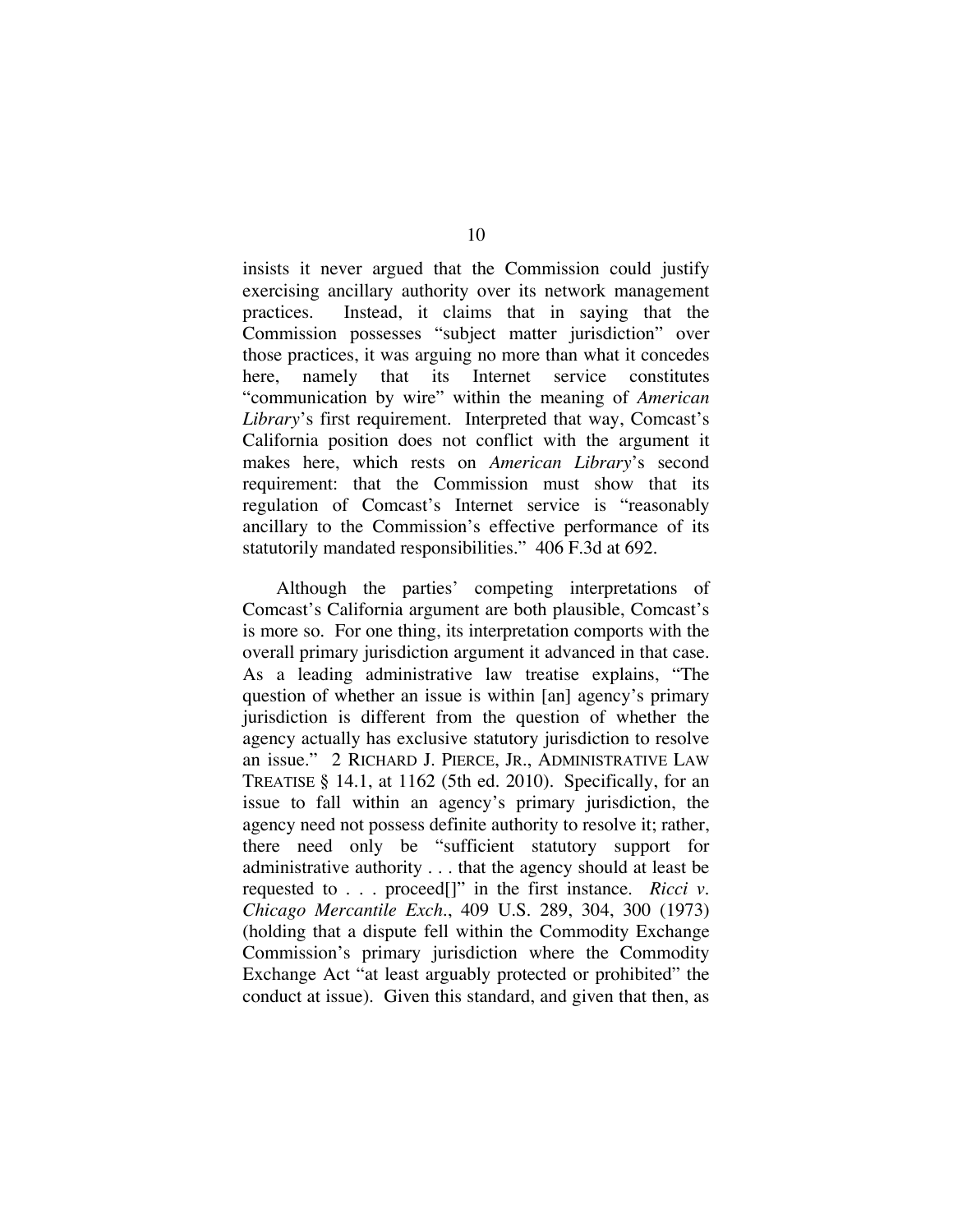now, the Commission claimed ancillary authority over Comcast's network management practices, the company could plausibly argue in the California case (as it claims it did) that deference to the Commission's primary jurisdiction was appropriate merely because the disputed practices involved "communication by wire"—*American Library*'s first requirement. And as Comcast emphasized in the California case, the Commission was already "actively investigating" the company's network management practices, Comcast Cal. Mem. at 11, increasing the risk that the civil case could disrupt the regulatory process. *See* PIERCE, ADMINISTRATIVE LAW TREATISE § 14.1, at 1162 ("Determination of the agency's primary jurisdiction involves a . . . pragmatic evaluation of the advantages and disadvantages of allowing the agency to resolve an issue in the first instance."). Therefore, the California court could have fairly concluded under the primary jurisdiction doctrine that the Commission should determine in the first instance whether regulating Comcast's network management practices would be "reasonably ancillary to the Commission's effective performance of its statutorily mandated responsibilities"— *American Library*'s second requirement. 406 F.3d at 692.

Reinforcing Comcast's interpretation, the Commission itself generally uses "subject matter jurisdiction" to refer only to the first part of the *American Library* test rather than the test as a whole. For example, in an earlier Internet-related order (cited by Comcast in its California brief), the Commission wrote that it "may exercise its ancillary jurisdiction when Title I of the Act gives the Commission *subject matter jurisdiction* over the service to be regulated *and* the assertion of jurisdiction is reasonably ancillary to the effective performance of its various responsibilities." *In re Appropriate Framework for Broadband Access to the Internet Over Wireline Facilities*, 20 F.C.C.R. 14,853, 14,913–14,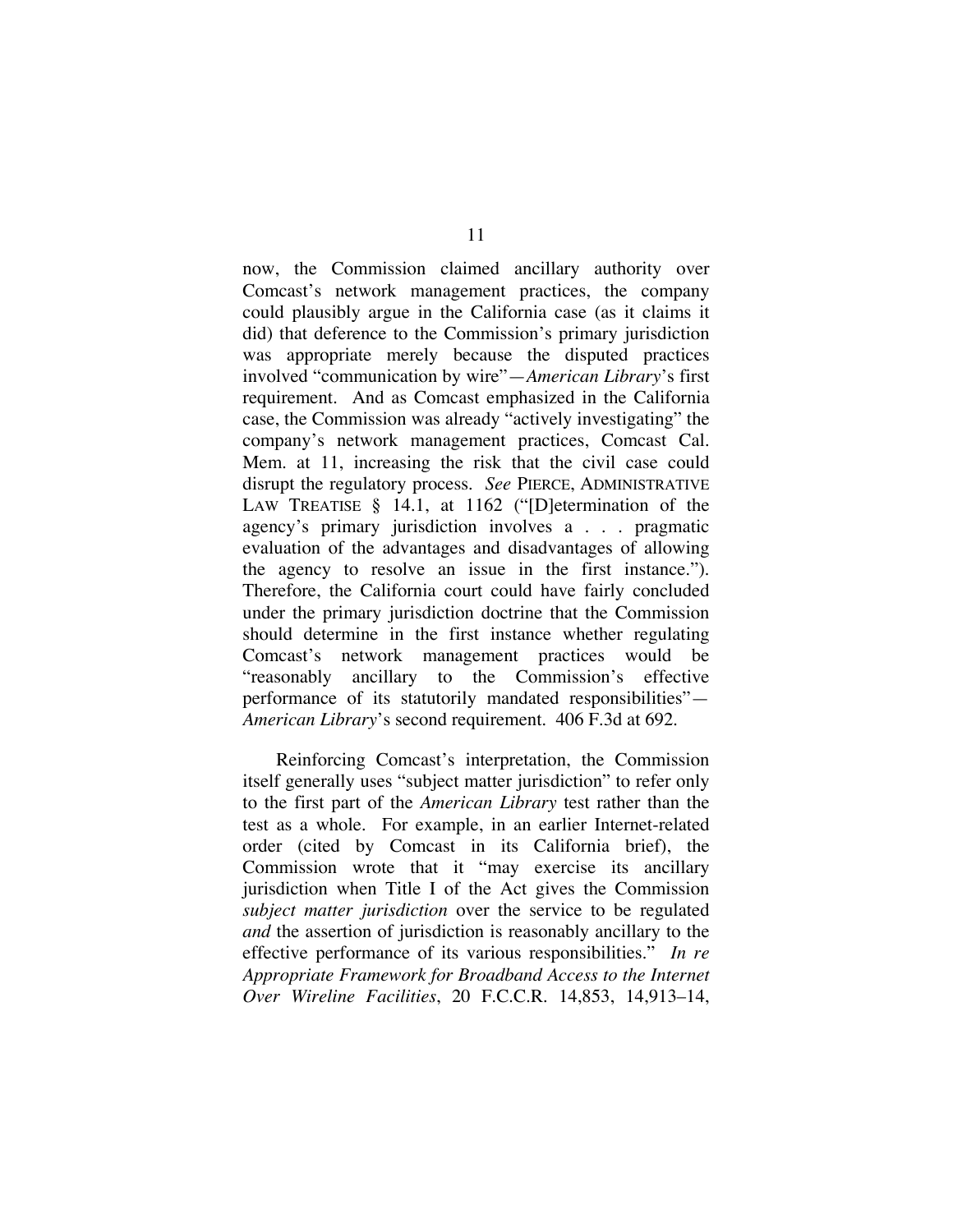¶ 109 (2005) (emphasis added) (internal quotation marks and alteration omitted); *accord In re Consumer Information and Disclosure,* 24 F.C.C.R. 11,380, 11,400, ¶ 62 (2009); *In re IP-Enabled Services*, 24 F.C.C.R. 6039, 6044–45, ¶ 9 (2009); *In re High-Cost Universal Service Support*, 24 F.C.C.R. 6475, 6540, ¶ 101 (2008).

We thus do not interpret Comcast's California argument as "inconsistent" with its argument here, let alone "clearly" so. *New Hampshire*, 532 U.S. at 750 (internal quotation marks omitted). Because Comcast never clearly argued in the California litigation that the Commission's assertion of authority over the company's network management practices would be "reasonably ancillary to the Commission's effective performance of its statutorily mandated responsibilities" (*American Library*'s second requirement), 406 F.3d at 692, that question remains for us to answer.

### **B.**

The Commission's second threshold argument is that the Supreme Court's decision in *Brand X* "already decided the jurisdictional question here." Resp't's Br. 20. In that case, the Court reviewed the Commission's 2002 *Cable Modem Order*, *supra* at 5–6, which removed cable Internet service from Title II and Title VI oversight by classifying it as an "information service." *See Brand X*, 545 U.S. at 978. Challenging that determination, Brand X argued that cable Internet actually comprises a bundle of two services: an "information service" not subject to Commission regulation and a "telecommunications service" subject to mandatory Title II regulation. *Id.* at 990–91. Brand X pressed this argument because if Title II applied to cable Internet, then, under its view, cable companies would have to unbundle the components of their Internet services, thus allowing Brand X and other independent Internet service providers (ISPs) to use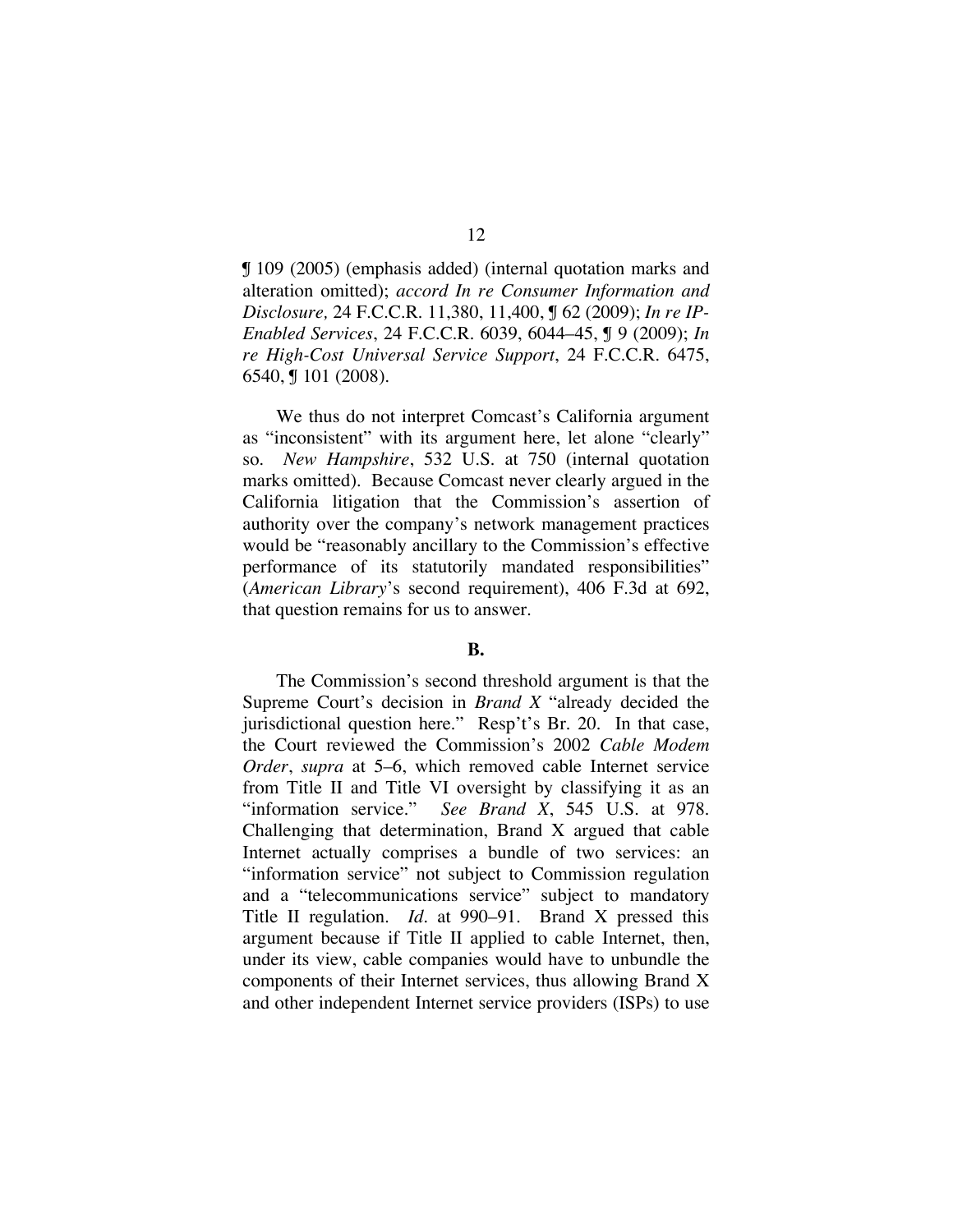the telecommunications component of those bundles to offer competing Internet service over cable company wires. Brand X Resp'ts' Br. at 10, *Brand X*, 545 U.S. 967 (No. 04-277) ("[I]f the telecommunications component of cable modem service is a 'telecommunications service,' and hence common carriage, . . . [c]ustomers then will be able to choose their provider of Internet services.").

Although the Supreme Court acknowledged that cable Internet service does contain a telecommunications "component," it deferred to the Commission's determination that this component is "functionally integrated" into a single "offering" properly classified as an "information service." 545 U.S. at 991. Using language the Commission now emphasizes, the Court went on to say that "the Commission remains free to impose special regulatory duties on [cable Internet providers] under its Title I ancillary jurisdiction." *Id.* at 996. In particular, the Court suggested that the Commission could likely "require cable companies to allow independent ISPs access to their facilities" pursuant to its ancillary authority, rather than using Title II as Brand X urged. *Id.* at 1002. According to the Commission, this means that "the FCC has authority over [information service providers] under its Title I ancillary jurisdiction." Resp't's Br. 20.

Comcast insists that the references to ancillary jurisdiction in *Brand X* are dicta: "*Brand X* presented the question whether the FCC had permissibly classified cable Internet services as 'information services,' not whether any particular regulation of such services was within the agency's statutory authority." Pet'r's Br. 53. Although Comcast may well be correct, "carefully considered language of the Supreme Court, even if technically dictum, generally must be treated as authoritative." *United States v. Oakar,* 111 F.3d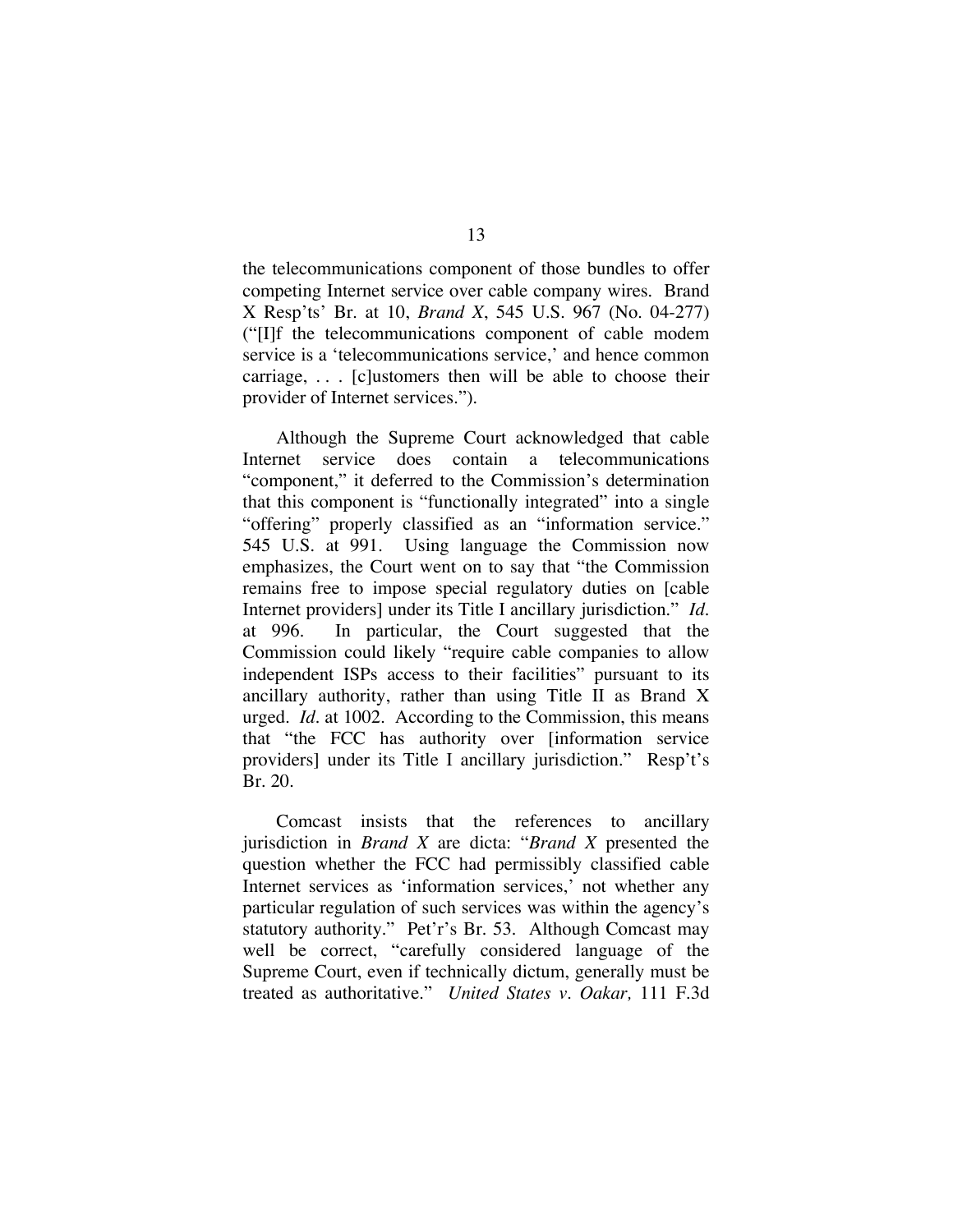146, 153 (D.C. Cir. 1997) (internal quotation marks and alteration omitted). In the end, however, we need not decide whether the Court's discussion of ancillary authority in *Brand X* qualifies as "authoritative," for even if it does the Commission stretches the Court's words too far. By leaping from *Brand X*'s observation that the Commission's ancillary authority may allow it to impose *some* kinds of obligations on cable Internet providers to a claim of plenary authority over such providers, the Commission runs afoul of *Southwestern Cable* and *Midwest Video I*.

 In *Southwestern Cable*, in which the Court first recognized the Commission's ancillary authority, it expressly reserved for future cases the question whether particular regulations fall within that power. Although the Court upheld the cable television order at issue, it declined "to determine in detail the limits of the Commission's authority to regulate CATV." 392 U.S. at 178. Then in *Midwest Video I*, the Court made clear that the permissibility of each new exercise of ancillary authority must be evaluated on its own terms. That is, the Court asked whether the particular regulation at issue was "reasonably ancillary to the effective performance of the Commission's various responsibilities for the regulation of television broadcasting." 406 U.S. at 670 (plurality opinion) (internal quotation marks omitted); *see also id.* at 675 (Burger, C.J., concurring). Contrary to the kind of inference the Commission would have us draw from *Brand X*, nothing in *Midwest Video I* even hints that *Southwestern Cable*'s recognition of ancillary authority over one aspect of cable television meant that the Commission had plenary authority over all aspects of cable.

We made just this point in *National Ass'n of Regulatory Utility Commissioners v. FCC*, 533 F.2d 601 (D.C. Cir. 1976) (*NARUC II*). There we reviewed a series of Commission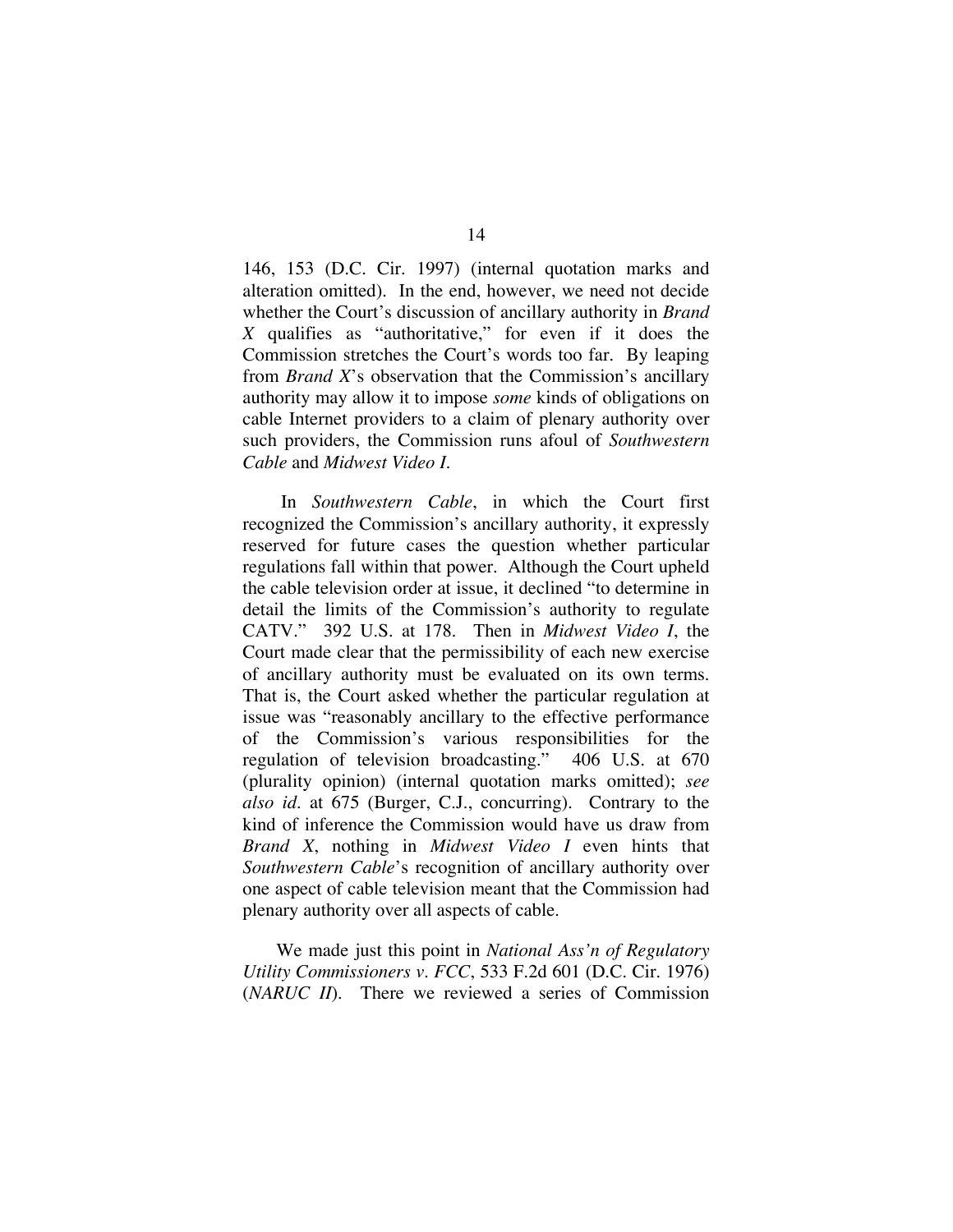orders that preempted state regulation of non-video uses of cable systems, including precursors to modern cable modem service. *See id.* at 616 ("[T]he point-to-point communications . . . involve one computer talking to another . . . ."). Leaning on its recent victories in *Southwestern Cable* and *Midwest Video I*, the Commission argued—similar to the way it uses *Brand X* here—that the combined force of those two "affirmances of FCC powers over cable must be seen as establishing a jurisdiction over all activities of cable operators." *Id.* at 611. We rejected that argument, explaining that *Southwestern Cable* and *Midwest Video I* foreclosed the Commission's broad view of ancillary authority. We pointed out that in *Southwestern Cable* the Court "stated explicitly that its holding was limited to . . . reasonably ancillary activities, and expressly declined to comment on 'the Commission's authority, if any, to regulate CATV under any other circumstances or for any other purposes.'" *Id.* at 612– 13 (quoting *Southwestern Cable*, 392 U.S. at 178). We similarly noted that in *Midwest Video I* the plurality "relied explicitly on the *Southwestern* reasoning, and devoted substantial attention to establishing the requisite 'ancillariness' between the Commission's authority over broadcasting and the particular regulation before the Court." Id. at 613. Neither case, we concluded, "recogniz[ed] any sweeping authority over [cable] as a whole." *Id.* at 612. Instead, they "command[ed] that each and every assertion of jurisdiction over cable television must be *independently justified* as reasonably ancillary to the Commission's power over broadcasting." *Id.* (emphasis added).

Echoing this interpretation, the Supreme Court in *Midwest Video II* described *Southwestern Cable* "as conferring on the Commission a circumscribed range of power to regulate cable television," a determination "reaffirmed" in *Midwest Video I*. 440 U.S. at 696. "The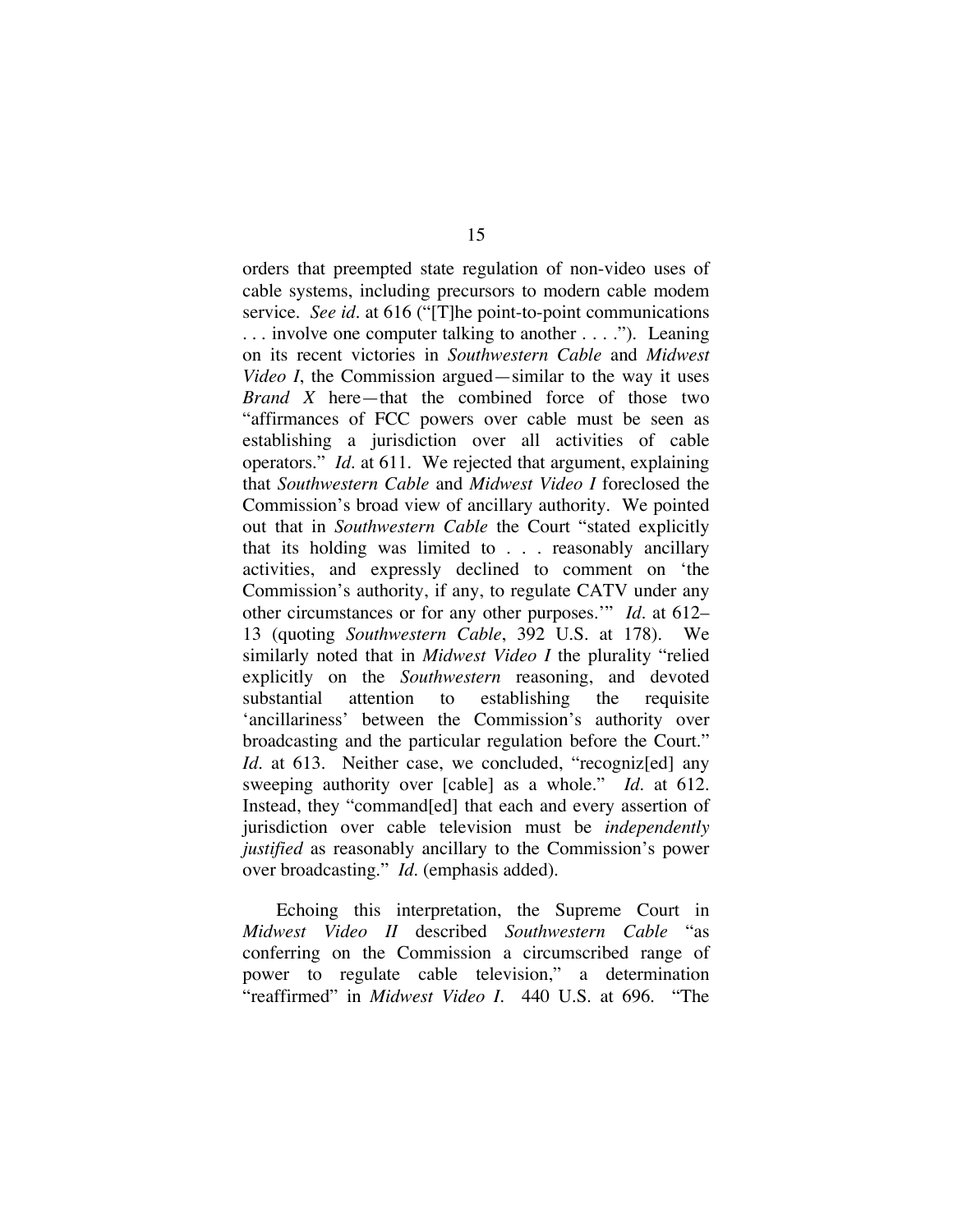question now before us," the Court continued, "is whether the [Communications] Act, as construed in these two cases, authorizes the capacity and access regulations that are here under challenge." *Id.* The Court ultimately concluded that it did not, thus reinforcing the principle that the Commission must defend its exercise of ancillary authority on a case-bycase basis.

To be sure, *Brand X* dealt with the Internet, not cable television. Nothing in *Brand X*, however, suggests that the Court was abandoning the fundamental approach to ancillary authority set forth in *Southwestern Cable*, *Midwest Video I*, and *Midwest Video II.* Accordingly, the Commission cannot justify regulating the network management practices of cable Internet providers simply by citing *Brand X*'s recognition that it may have ancillary authority to require such providers to unbundle the components of their services. These are altogether different regulatory requirements. *Brand X* no more dictates the result of this case than *Southwestern Cable* dictated the results of *Midwest Video I*, *NARUC II*, and *Midwest Video II*. The Commission's exercise of ancillary authority over Comcast's network management practices must, to repeat, "be independently justified." *NARUC II*, 533 F.2d at 612. It is to that issue that we now turn.

## **IV.**

The Commission argues that the *Order* satisfies *American Library*'s second requirement because it is "reasonably ancillary to the Commission's effective performance" of its responsibilities under several provisions of the Communications Act. These provisions fall into two categories: those that the parties agree set forth only congressional policy and those that at least arguably delegate regulatory authority to the Commission. We consider each in turn.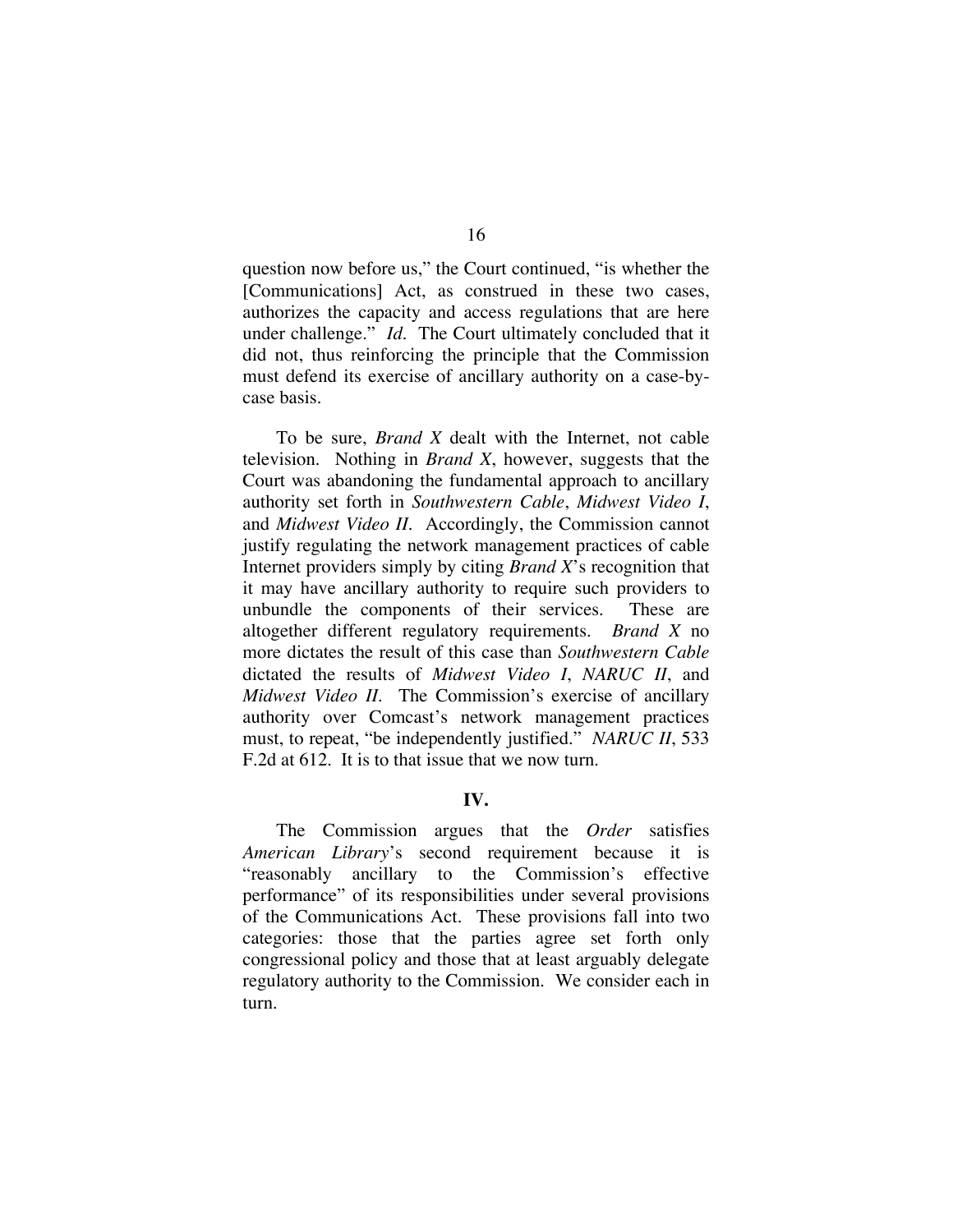# 17

### **A.**

The Commission relies principally on section 230(b), part of a provision entitled "Protection for private blocking and screening of offensive material," 47 U.S.C. § 230, that grants civil immunity for such blocking to providers of interactive computer services, *id.*  $\S$  230(c)(2). Setting forth the policies underlying this protection, section 230(b) states, in relevant part, that "[i]t is the policy of the United States . . . to promote the continued development of the Internet and other interactive computer services" and "to encourage the development of technologies which maximize user control over what information is received by individuals, families, and schools who use the Internet." *Id.* § 230(b). In this case the Commission found that Comcast's network management practices frustrated both objectives. *Order*, 23 F.C.C.R. at 13,052–53, ¶ 43.

In addition to section 230(b), the Commission relies on section 1, in which Congress set forth its reasons for creating the Commission in 1934: "For the purpose of regulating interstate and foreign commerce in communication by wire and radio so as to make available, so far as possible, to all the people of the United States . . . a rapid, efficient, Nation-wide, and world-wide wire and radio communication service . . . at reasonable charges, . . . there is created a commission to be known as the 'Federal Communications Commission' . . . ." 47 U.S.C. § 151. The Commission found that "prohibiting unreasonable network discrimination directly furthers the goal of making broadband Internet access service both 'rapid' and 'efficient.'" *Order*, 23 F.C.C.R. at 13,036–37, ¶ 16.

Comcast argues that neither section 230(b) nor section 1 can support the Commission's exercise of ancillary authority because the two provisions amount to nothing more than congressional "statements of policy." Pet'r's Br. 46. Such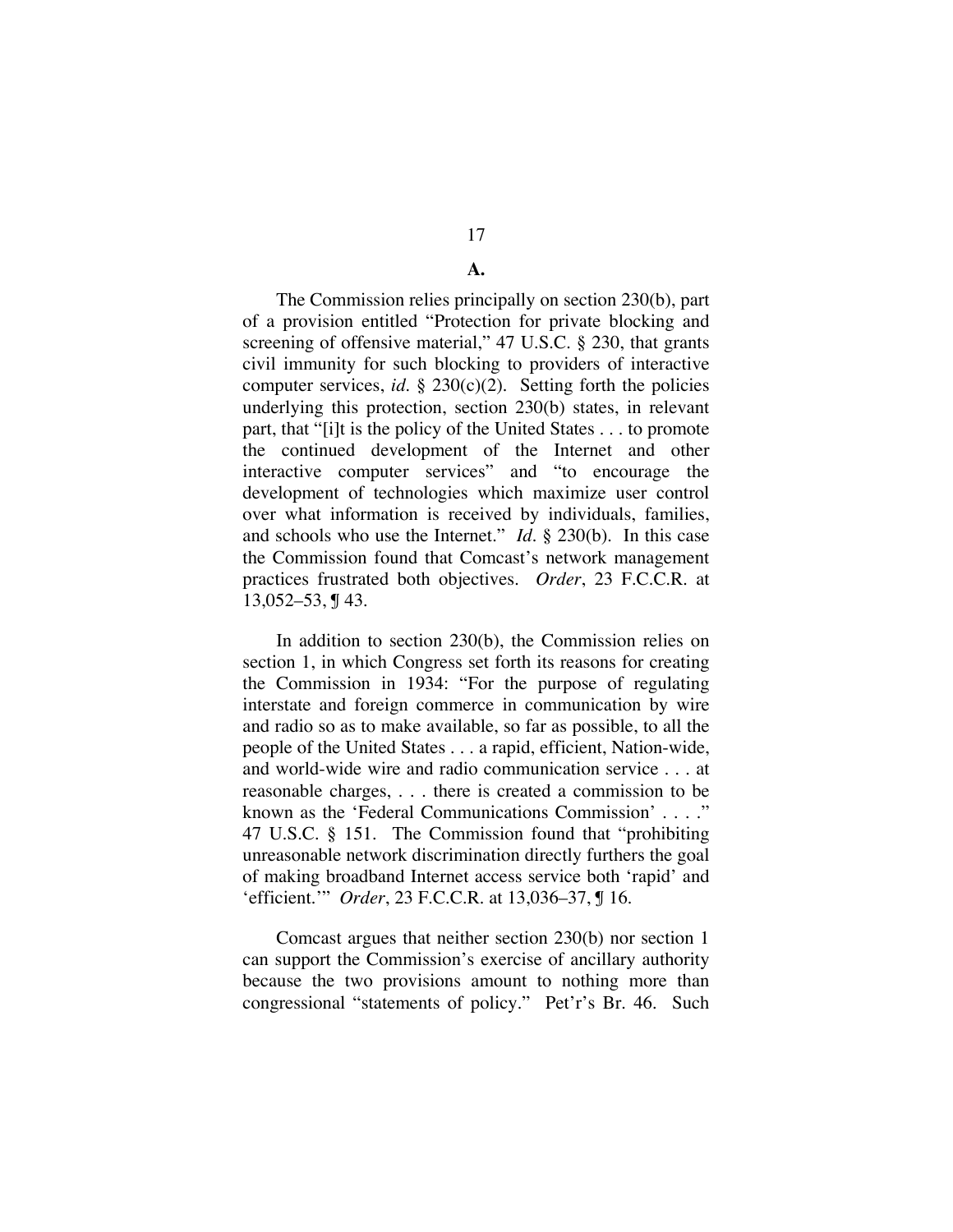statements, Comcast contends, "are not an operative part of the statute, and do not enlarge or confer powers on administrative agencies. As such, they necessarily fail to set forth 'statutorily mandated responsibilities'" within the meaning of *American Library*. *Id*. at 47 (citations, internal quotation marks, and alteration omitted).

The Commission acknowledges that section 230(b) and section 1 are statements of policy that themselves delegate no regulatory authority. Still, the Commission maintains that the two provisions, like all provisions of the Communications Act, set forth "statutorily mandated responsibilities" that can anchor the exercise of ancillary authority. "The operative provisions of statutes are those which *declare the legislative*  will," the Commission asserts. Resp't's Br. 39 (internal quotation marks and alteration omitted). "Here, the legislative will has been declared by Congress in the form of a policy, along with an express grant of authority to the FCC to perform all actions necessary to execute and enforce all the provisions of the Communications Act." *Id*.

In support of its reliance on congressional statements of policy, the Commission points out that in both *Southwestern Cable* and *Midwest Video I* the Supreme Court linked the challenged Commission actions to the furtherance of various congressional "goals," "objectives," and "policies." *See, e.g.*, *Southwestern Cable*, 392 U.S. at 175; *Midwest Video I*, 406 U.S. at 665, 669 (plurality opinion). In particular, the Commission notes that in *Midwest Video I*, the plurality accepted its argument that the Commission's "concern with CATV carriage of broadcast signals . . . extends . . . to requiring CATV affirmatively to further statutory *policies*." 406 U.S. at 664 (plurality opinion) (emphasis added) (internal quotation marks omitted). According to the Commission, since congressional statements of policy were sufficient to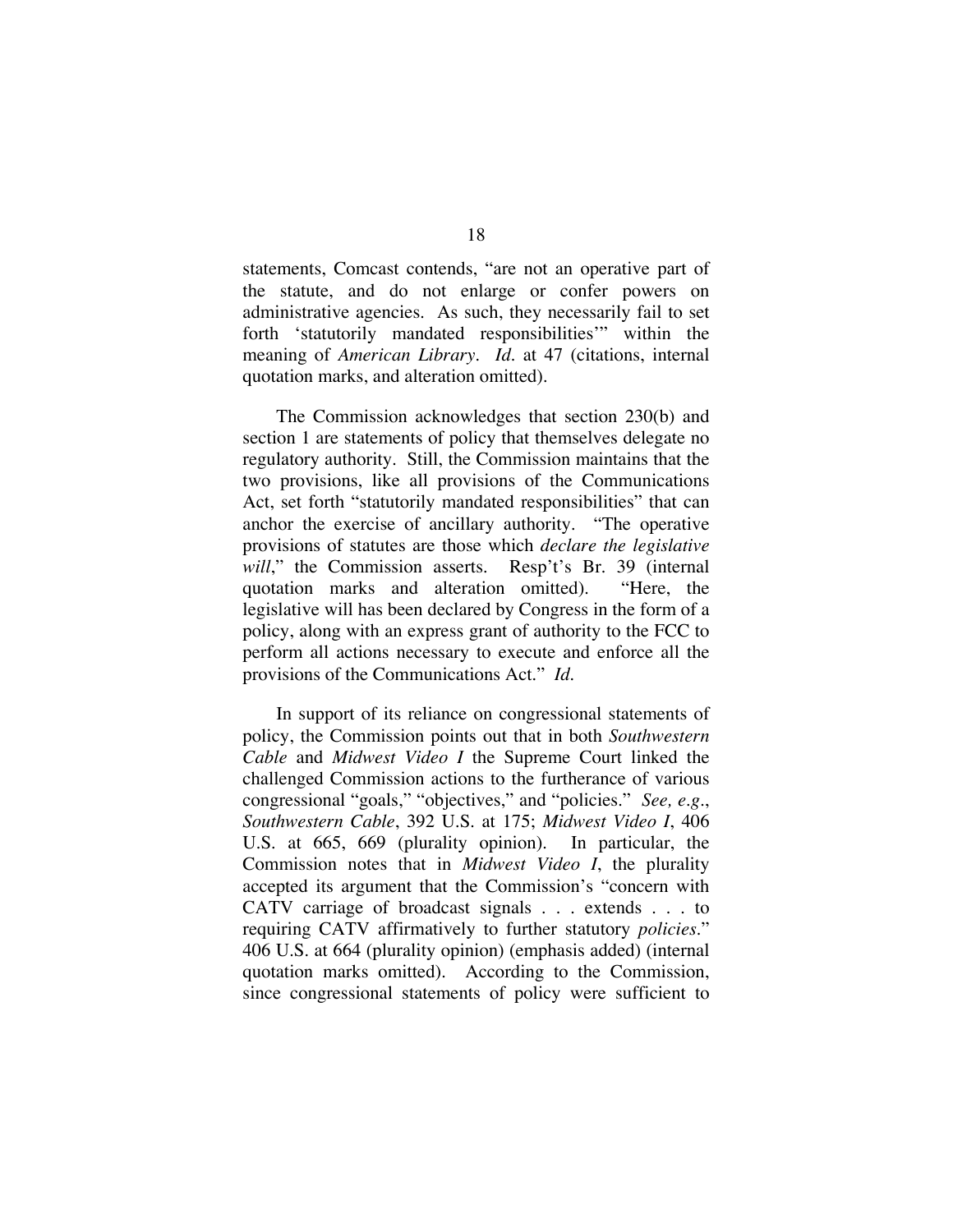support ancillary authority over cable television, it may likewise rely on such statements—section 230(b) and section 1—to exercise ancillary authority over the network management practices of Internet providers.

We read *Southwestern Cable* and *Midwest Video I* quite differently. In those cases, the Supreme Court relied on policy statements not because, standing alone, they set out "statutorily mandated responsibilities," but rather because they did so in conjunction with an express delegation of authority to the Commission, i.e., Title III's authority to regulate broadcasting. In *Southwestern Cable*, the Commission argued that restricting the geographic reach of cable television was necessary to fulfill its Title III responsibility to foster local broadcast service. The Court agreed, explaining that "Congress has imposed upon the Commission the 'obligation of providing a widely dispersed radio and television service,' with a 'fair, efficient, and equitable distribution' of service among the 'several States and communities.' The Commission has, for this and other purposes, been granted authority to allocate broadcasting zones or areas, and to provide regulations 'as it may deem necessary' to prevent interference among the various stations." 392 U.S. at 173–74 (citation and footnote omitted) (quoting S. REP. NO. 86-923, at 7 (1959), 47 U.S.C. § 307(b), 303(f)). The Court concluded that "the Commission has reasonably found that the successful performance of these duties demands prompt and efficacious regulation of community antenna television systems." *Id.* at 177. Nonetheless, the Court "emphasize[d] that the authority which we recognize today . . . is restricted to that reasonably ancillary to the effective performance of the Commission's various responsibilities for the *regulation of television broadcasting*." *Id.* at 178 (emphasis added).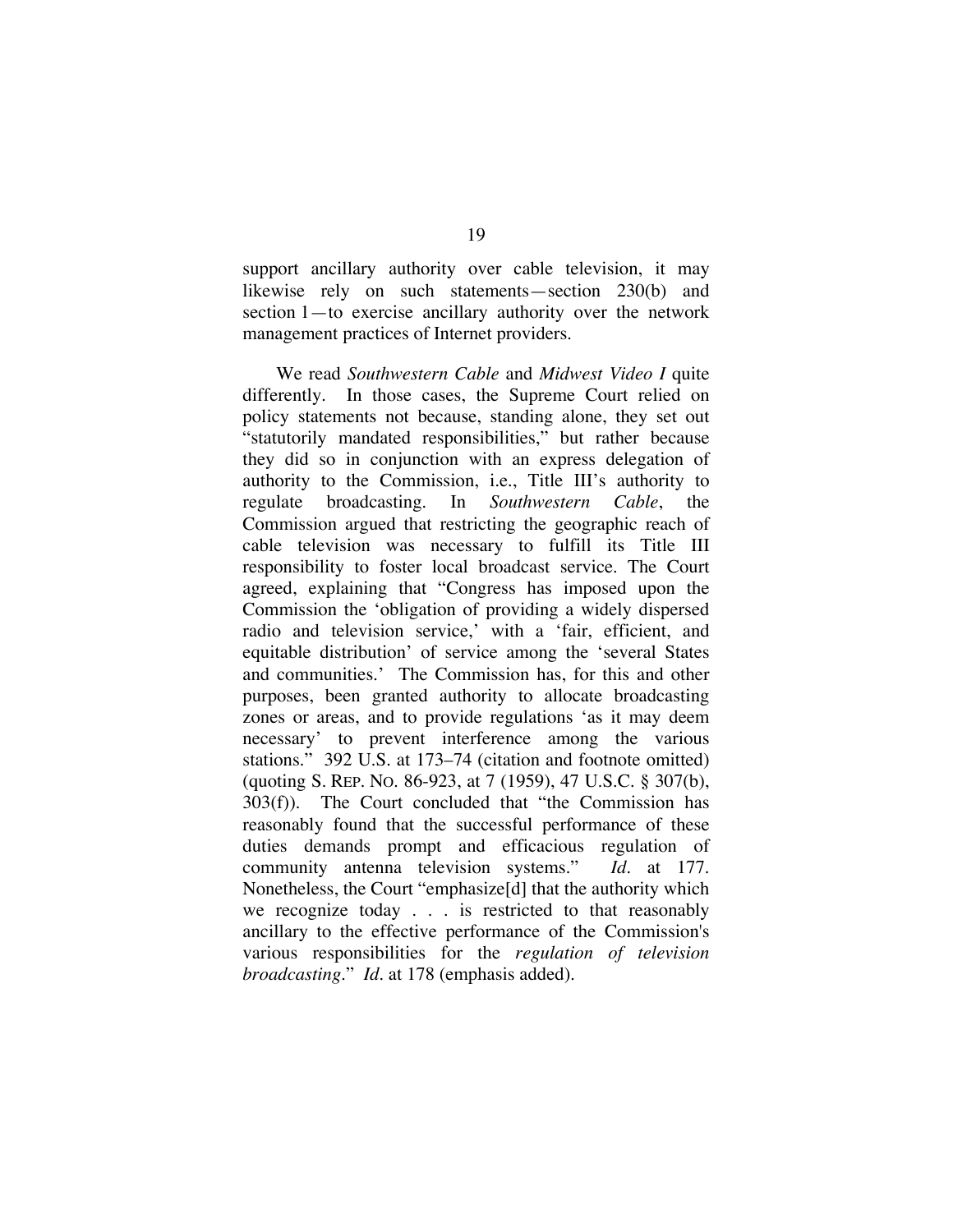In *Midwest Video I*, the Court again made clear that it was sustaining the challenged regulation—requiring cable companies to originate their own programming—only because of its connection to the Commission's Title III authority over broadcasting. A four-Justice plurality agreed with the Commission that the challenged rule would "further the achievement of long-established regulatory goals in the field of television broadcasting by increasing the number of outlets for community self-expression and augmenting the public's choice of programs and types of services." 406 U.S. at 667–68 (plurality opinion) (internal quotation marks omitted). Because the regulation "preserve[d] and enhance[d] the integrity of broadcast signals" it satisfied *Southwestern Cable*, i.e., it was "reasonably ancillary to the effective performance of the Commission's various responsibilities for the *regulation of television broadcasting*." *Id.* at 670 (emphasis added) (internal quotation marks omitted). Chief Justice Burger made the same point in a controlling concurring opinion: "CATV is dependent totally on broadcast signals and is a significant link in the system as a whole and therefore must be seen as within the jurisdiction of the Act." *Id.* at 675 (Burger, C.J., concurring). That said, he warned, "candor requires acknowledgment . . . that the Commission's position strains the outer limits of" its authority. *Id.* at 676.

The Commission exceeded those "outer limits" in both *NARUC II* and *Midwest Video II*. In *NARUC II*, the Commission defended its exercise of ancillary authority over non-video cable communications (as it does here with respect to Comcast's network management practices) on the basis of section 1's "overall statutory mandate to make available, so far as possible, to all the people of the United States a rapid, efficient, [N]ation-wide, and world-wide wire and radio communications service." 533 F.2d at 606 (internal quotation marks and alteration omitted). The Commission "reasoned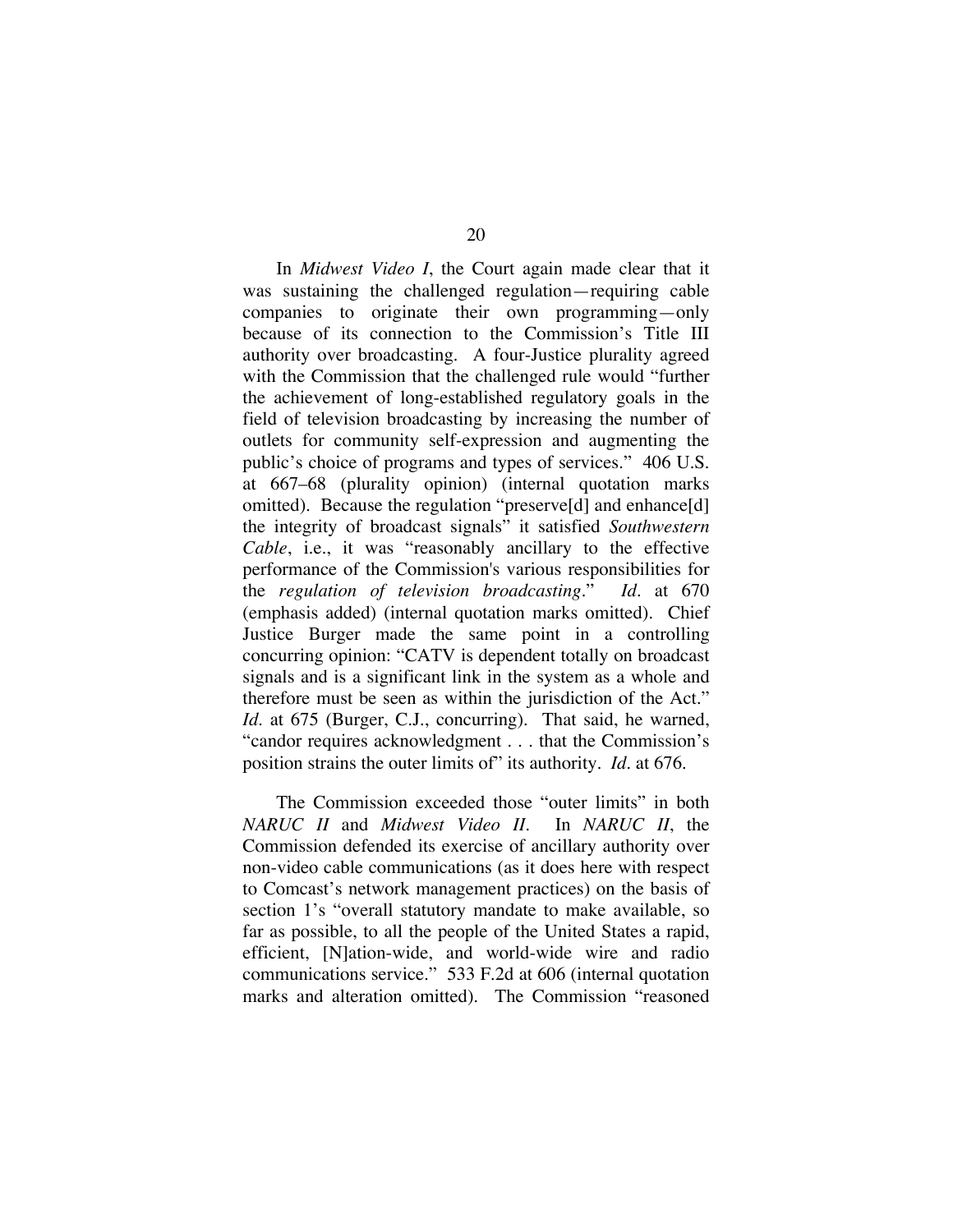that this language called for the development of a nationwide broadband communications grid in which cable systems should play an important part." *Id.* (internal quotation marks omitted). We rejected that argument. Relying on *Southwestern Cable* and *Midwest Video I*, we began by explaining that the Commission's ancillary authority "is really incidental to, and contingent upon, *specifically delegated powers under the Act*." *Id.* at 612 (emphasis added). Applying that standard, we found it "difficult to see how any action which the Commission might take concerning two-way cable communications could have as its primary impact the furtherance of any broadcast purpose." *Id.* at 615. Because the regulations had not been "justified as reasonably ancillary to the Commission's power over *broadcasting*," *id.* at 612, we vacated them.

In *Midwest Video II*, the Supreme Court rejected the Commission's assertion of ancillary authority to impose a public access requirement on certain cable channels because doing so would "relegate[] cable systems . . . to commoncarrier status." 440 U.S. at 700–01. Pointing out that the Communications Act expressly prohibits common carrier regulation of *broadcasters*, *id.* at 702, the Court held that given the derivative nature of ancillary jurisdiction the same prohibition applied to the Commission's regulation of *cable providers*. The Commission had opposed this logic, arguing that it could regulate "so long as the rules promote statutory objectives." *Id.* The Court rejected that broad claim and, revealing the flaw in the argument the Commission makes here, emphasized that "without reference to the provisions of the Act *directly governing broadcasting*, the Commission's [ancillary] jurisdiction . . . would be unbounded." *Id.* at 706 (emphasis added). "Though afforded wide latitude in its supervision over communication by wire," the Court added,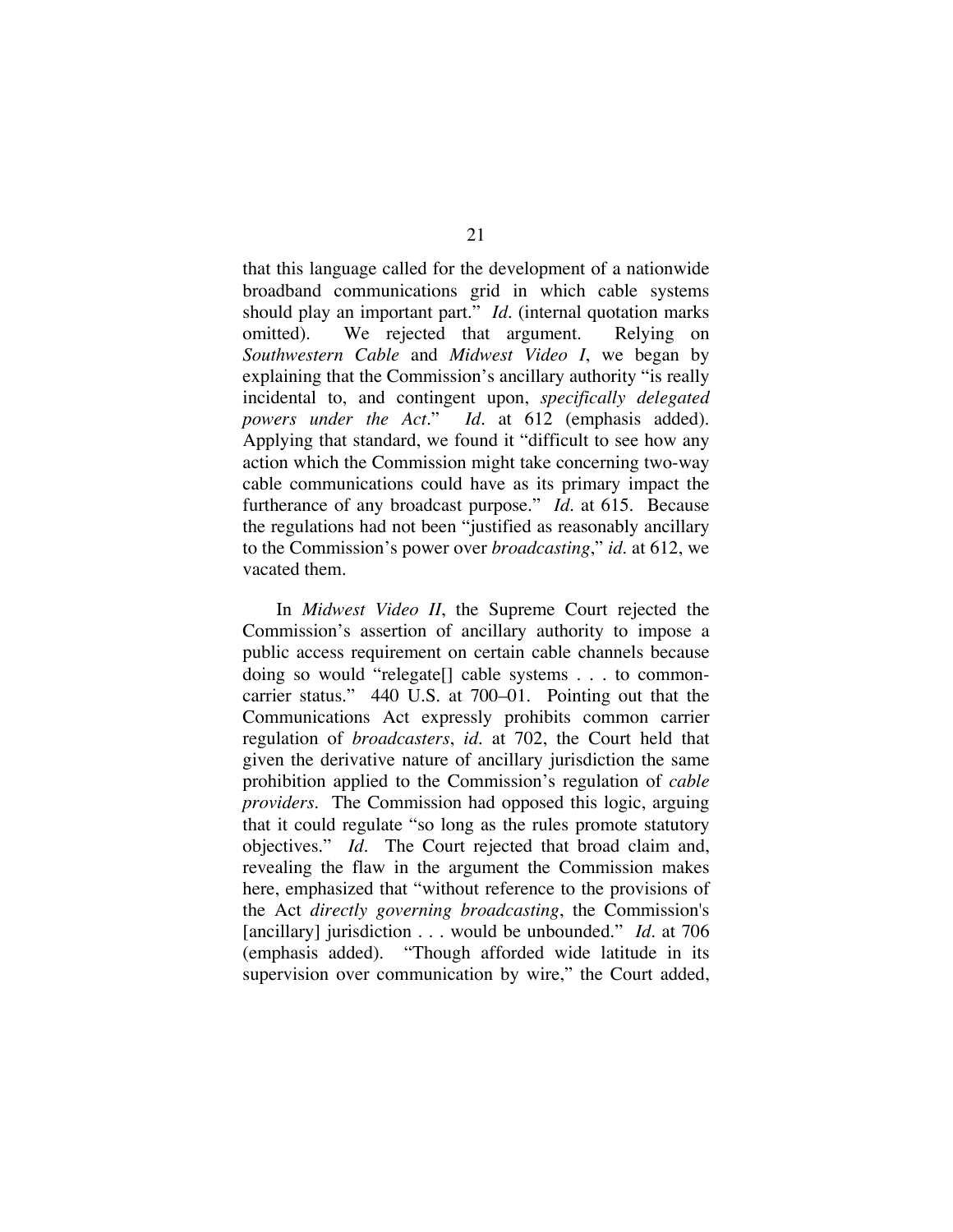"the Commission was not delegated unrestrained authority." *Id.*

The teaching of *Southwestern Cable*, *Midwest Video I*, *Midwest Video II*, and *NARUC II*—that policy statements alone cannot provide the basis for the Commission's exercise of ancillary authority—derives from the "axiomatic" principle that "administrative agencies may [act] only pursuant to authority delegated to them by Congress." *Am. Library*, 406 F.3d at 691. Policy statements are just that—statements of policy. They are not delegations of regulatory authority. To be sure, statements of congressional policy can help delineate the contours of statutory authority. Consider, for example, the various services over which the Commission enjoys express statutory authority. When exercising its Title II authority to set "just and reasonable" rates for phone service, 47 U.S.C. § 201(b), or its Title III authority to grant broadcasting licenses in the "public convenience, interest, or necessity," *id.* § 307(a), or its Title VI authority to prohibit "unfair methods of competition" by cable operators that limit consumer access to certain types of television programming, *id.* § 548(b), the Commission must bear in mind section 1's objective of "Nation-wide . . . wire and radio communication service . . . at reasonable charges," *id.* § 151*.* In all three examples, section 1's policy goal undoubtedly illuminates the scope of the "authority delegated to [the Commission] by Congress," *Am. Library*, 406 F.3d at 691—though it is Titles II, III, and VI that do the delegating. So too with respect to the Commission's section 4(i) ancillary authority. Although policy statements may illuminate that authority, it is Title II, III, or VI to which the authority must ultimately be ancillary.

In this case the Commission cites neither section 230(b) nor section 1 to shed light on any express statutory delegation of authority found in Title II, III, VI, or, for that matter,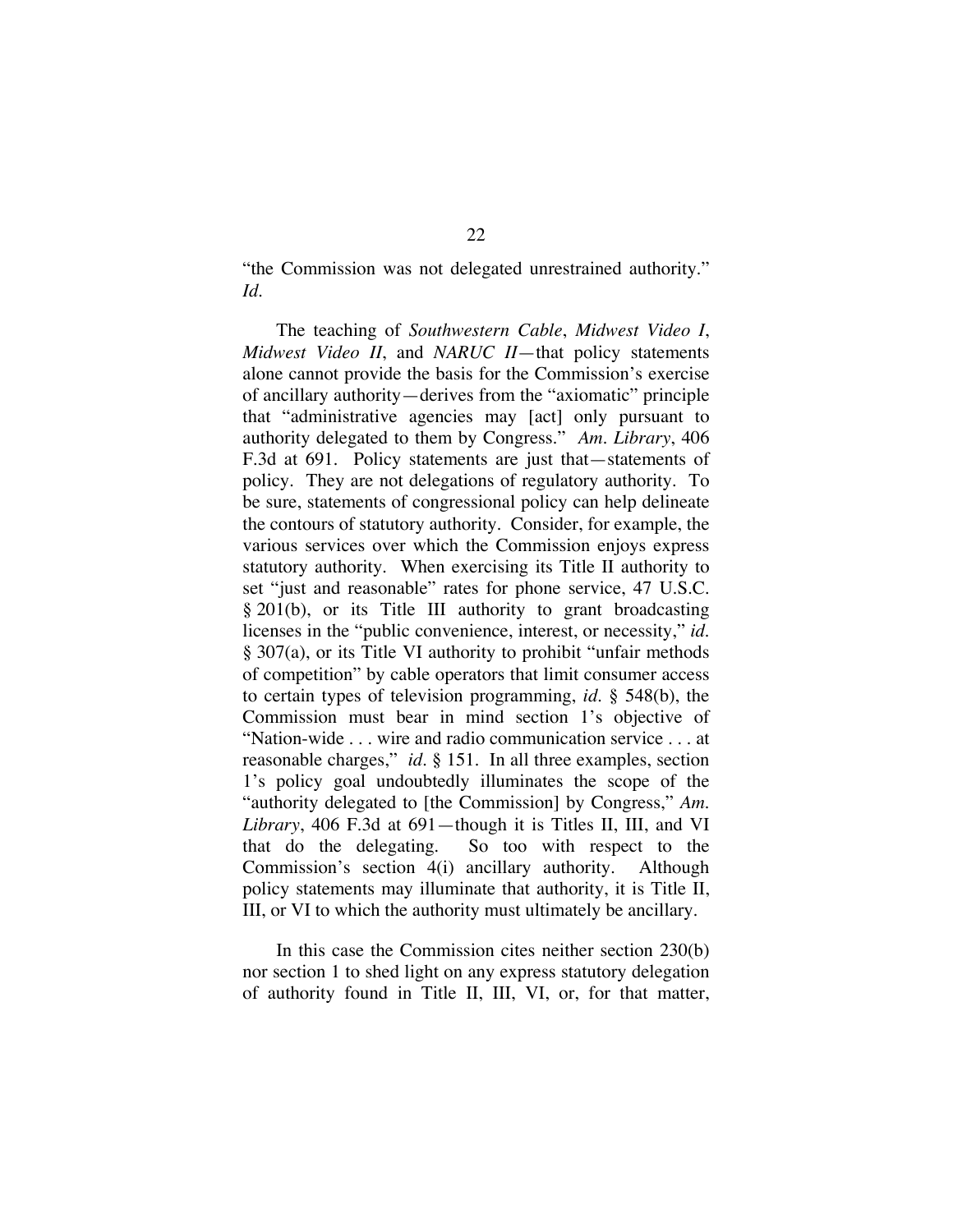anywhere else. That is, unlike the way it successfully employed policy statements in *Southwestern Cable* and *Midwest Video I*, the Commission does not rely on section 230(b) or section 1 to argue that its regulation of an activity over which it concededly has no express statutory authority (here Comcast's Internet management practices) is necessary to further its regulation of activities over which it does have express statutory authority (here, for example, Comcast's management of its Title VI cable services). In this respect, this case is just like *NARUC II*. On the record before us, we see "no relationship whatever," *NARUC II*, 533 F.2d at 616, between the *Order* and services subject to Commission regulation. Perhaps the Commission could use section 230(b) or section 1 to demonstrate such a connection, but that is not how it employs them here.

Instead, the Commission maintains that congressional policy by itself creates "statutorily mandated responsibilities" sufficient to support the exercise of section 4(i) ancillary authority. Not only is this argument flatly inconsistent with *Southwestern Cable*, *Midwest Video I*, *Midwest Video II*, and *NARUC II*, but if accepted it would virtually free the Commission from its congressional tether. As the Court explained in *Midwest Video II*, "without reference to the provisions of the Act" expressly granting regulatory authority, "the Commission's [ancillary] jurisdiction . . . would be unbounded." 440 U.S. at 706. Indeed, Commission counsel told us at oral argument that just as the *Order* seeks to make Comcast's Internet service more "rapid" and "efficient," *Order*, 23 F.C.C.R. 13,036–37, **J** 16, the Commission could someday subject Comcast's Internet service to pervasive rate regulation to ensure that the company provides the service at "reasonable charges," 47 U.S.C. § 151. Oral Arg. Tr. 58–59. Were we to accept that theory of ancillary authority, we see no reason why the Commission would have to stop there, for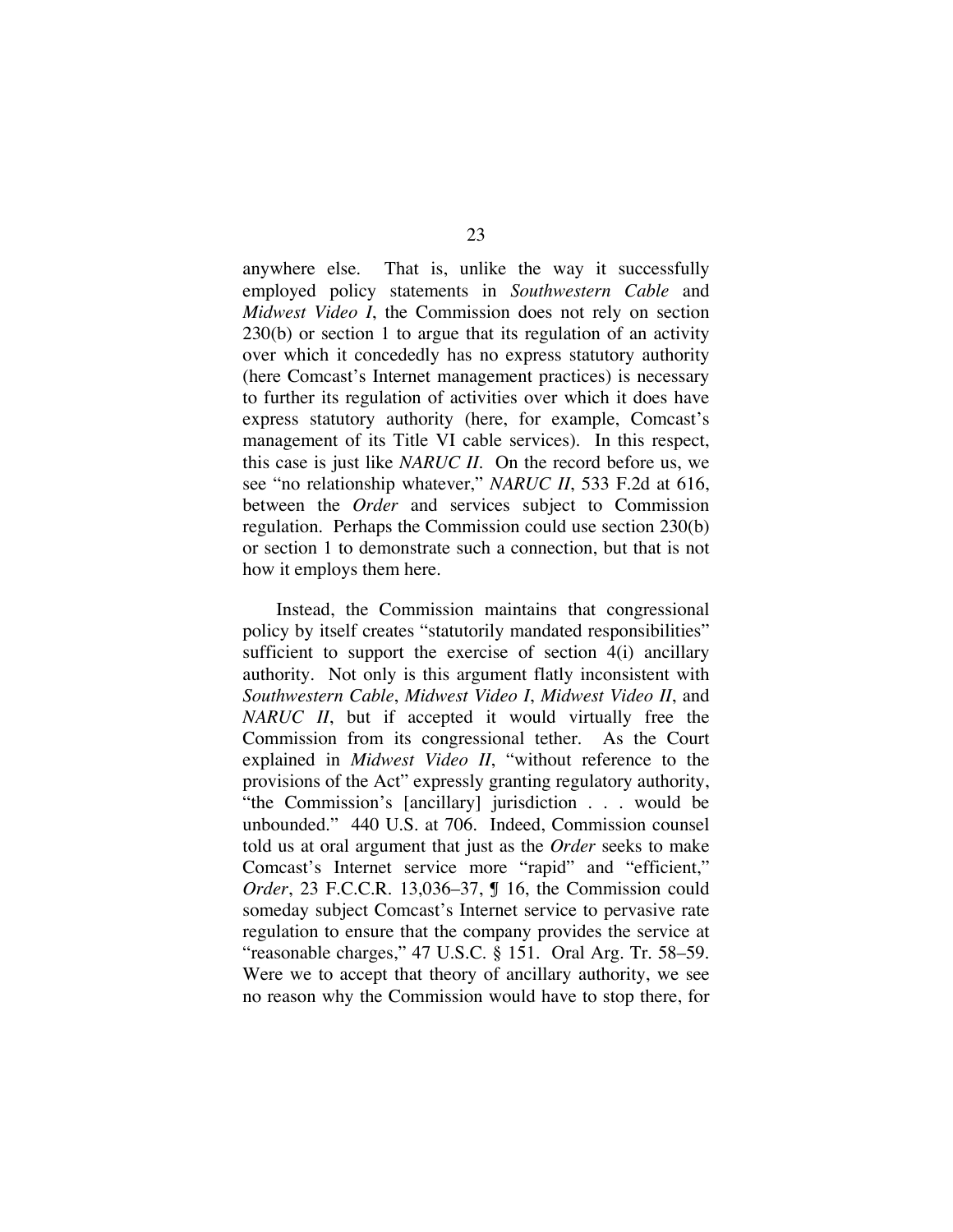we can think of few examples of regulations that apply to Title II common carrier services, Title III broadcast services, or Title VI cable services that the Commission, relying on the broad policies articulated in section 230(b) and section 1, would be unable to impose upon Internet service providers. If in *Midwest Video I* the Commission "strain[ed] the outer limits of even the open-ended and pervasive jurisdiction that has evolved by decisions of the Commission and the courts," 406 U.S. at 676 (Burger, C.J., concurring), and if in *NARUC II* and *Midwest Video II* it exceeded those limits, then here it seeks to shatter them entirely.

Attempting to avoid this conclusion, the Commission argues that in several more recent cases we upheld its use of ancillary authority on the basis of policy statements alone. In each of those cases, however, we sustained the exercise of ancillary authority because, unlike here, the Commission had linked the cited policies to express delegations of regulatory authority.

The Commission places particular emphasis on *Computer and Communications Industry Ass'n v. FCC*, 693 F.2d 198 (D.C. Cir. 1982) (*CCIA*). There we considered a challenge to the Commission's landmark 1980 *Computer II Order*, in which the Commission set forth regulatory ground rules for common carriers that provided so-called enhanced services, i.e., precursors to modern information services like cable Internet. *See In re Amend. of § 64.702 of the Comm'n's Rules and Regulations (Second Computer Inquiry),* 77 F.C.C.2d 384, 385–89, ¶¶ 1–13 (1980). The petitioners argued that two aspects of the *Computer II Order* exceeded the Commission's ancillary authority. First, the Commission had ruled that AT&T, then the monopoly telephone provider throughout most of the nation, could offer enhanced services only through a separate subsidiary. *CCIA*, 693 F.2d at 205.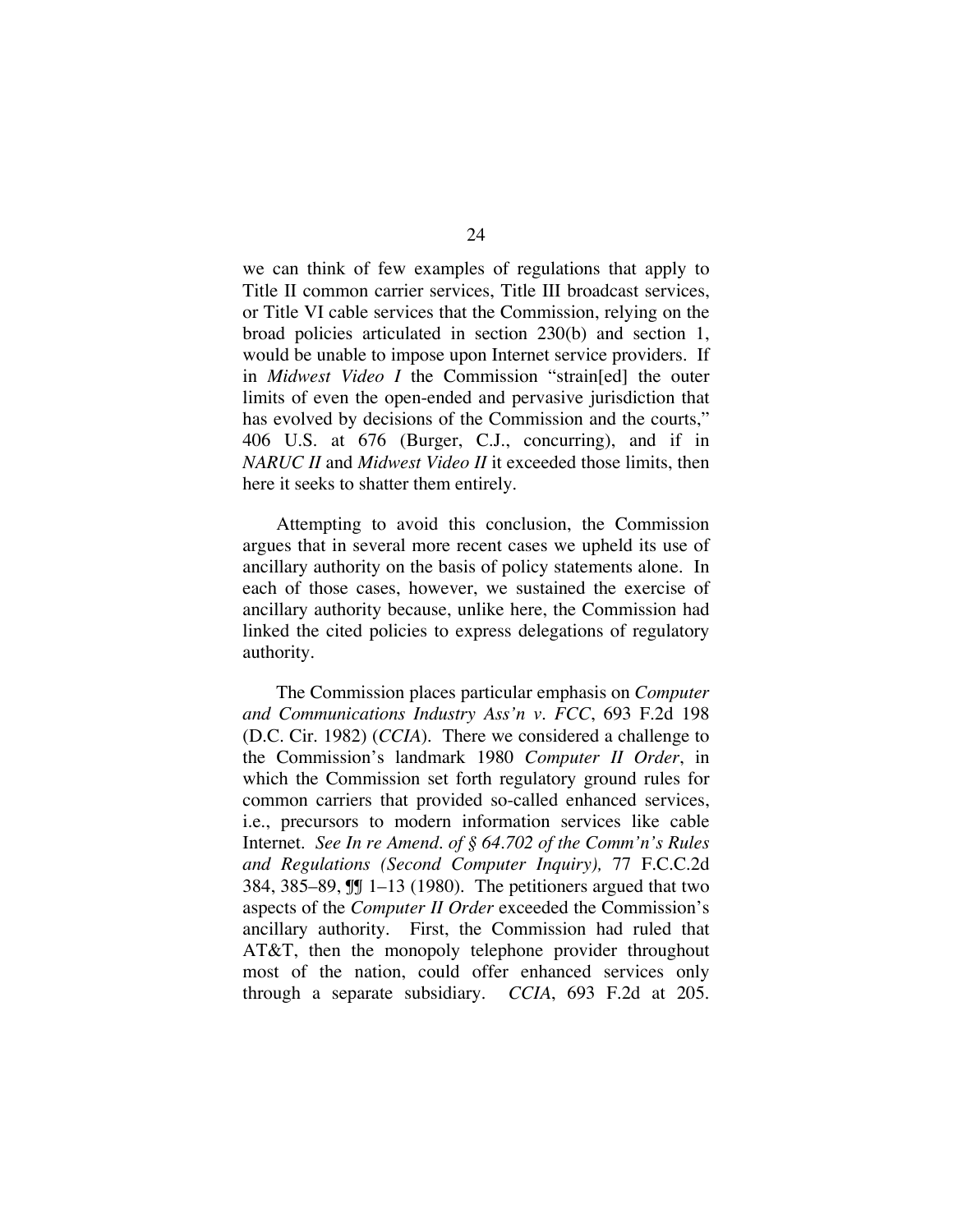Second, the Commission had mandated that all common carriers unbundle charges for "consumer premises equipment" (CPE)—i.e., telephones, computer terminals, and other similar devices—from their regulated tariffs. *Id.* We sustained both requirements. Emphasizing, as we do here, that *Southwestern Cable* "limited the Commission's jurisdiction to that which is reasonably ancillary to the effective performance of the Commission's various responsibilities," we explained that "[o]ne of those responsibilities is to assure a nationwide system of wire communications services at reasonable prices." *Id.* at 213 (internal quotation marks omitted)*.* According to the Commission, this latter language demonstrates that section 1 describes "statutorily mandated responsibilities." But the Commission reads our statement out of context.

The crux of our decision in *CCIA* was that in its *Computer II Order* the Commission had linked its exercise of ancillary authority to its Title II responsibility over common carrier rates—just the kind of connection to statutory authority missing here. Thus, with respect to the AT&T component of the order, we relied on the Commission's finding that "[r]egulation of enhanced services was . . . necessary to prevent AT&T from burdening its basic transmission service customers with part of the cost of providing competitive enhanced services." *Id.* "Given [the] potentially symbiotic relationship between competitive and monopoly services," we concluded that "the agency charged with ensuring that monopoly rates are just and reasonable can legitimately exercise jurisdiction over the provision of competitive services." *Id*. We made the same point with respect to the order's CPE component: "[E]xercising jurisdiction over CPE was necessary to carry out [the Commission's] duty to assure the availability of transmission services at reasonable rates." *Id*. So, when we wrote that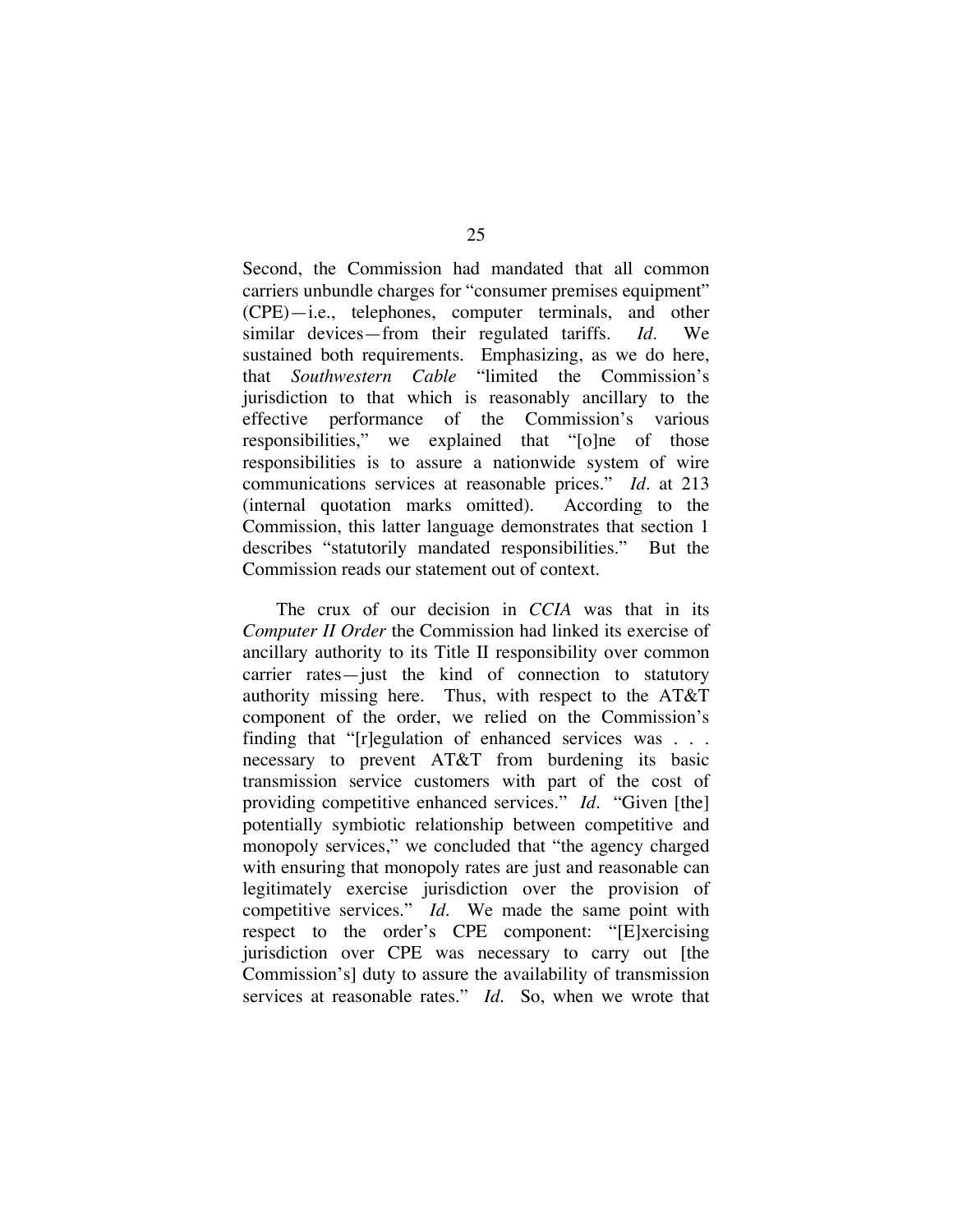"[o]ne of [the Commission's] responsibilities is to assure a nationwide system of wire communications services at reasonable prices," *id.*, we were using section 1's language in just the way required by *Southwestern Cable*, *Midwest Video I*, *Midwest Video II*, and *NARUC II*: for the light it sheds on the Commission's Title II ratemaking power. In other words, we viewed the Commission's *Computer II Order*—like the Supreme Court had viewed the regulations at issue in *Southwestern Cable*—as regulation of services otherwise beyond the Commission's authority in order to prevent frustration of a regulatory scheme expressly authorized by statute.

The Commission's reliance on *Rural Telephone Coalition v. FCC*, 838 F.2d 1307 (D.C. Cir. 1988), fares no better. There we upheld the Commission's creation of a Universal Service Fund to provide subsidies for telephone service in rural and other high-cost areas. Again borrowing the language of section 1, we held that "[a]s the Universal Service Fund was proposed in order to further the objective of making communication service available to all Americans at reasonable charges, the proposal was within the Commission's statutory authority." *Id.* at 1315. Contrary to the Commission's argument, however, *Rural Telephone*, like *CCIA*, rested not on section 1 alone, but on the fact that creation of the Universal Service Fund was ancillary to the Commission's Title II responsibility to set reasonable interstate telephone rates. True, as the Commission observes, our discussion of ancillary authority never cites Title II. But any such citation would simply have restated the obvious given that the Commission established the Universal Service Fund for the very purpose of "'ensur[ing] that *telephone rates* are within the means of the average subscriber in all areas of the country.'" *Id.* at 1311–12 (emphasis added) (quoting *In re*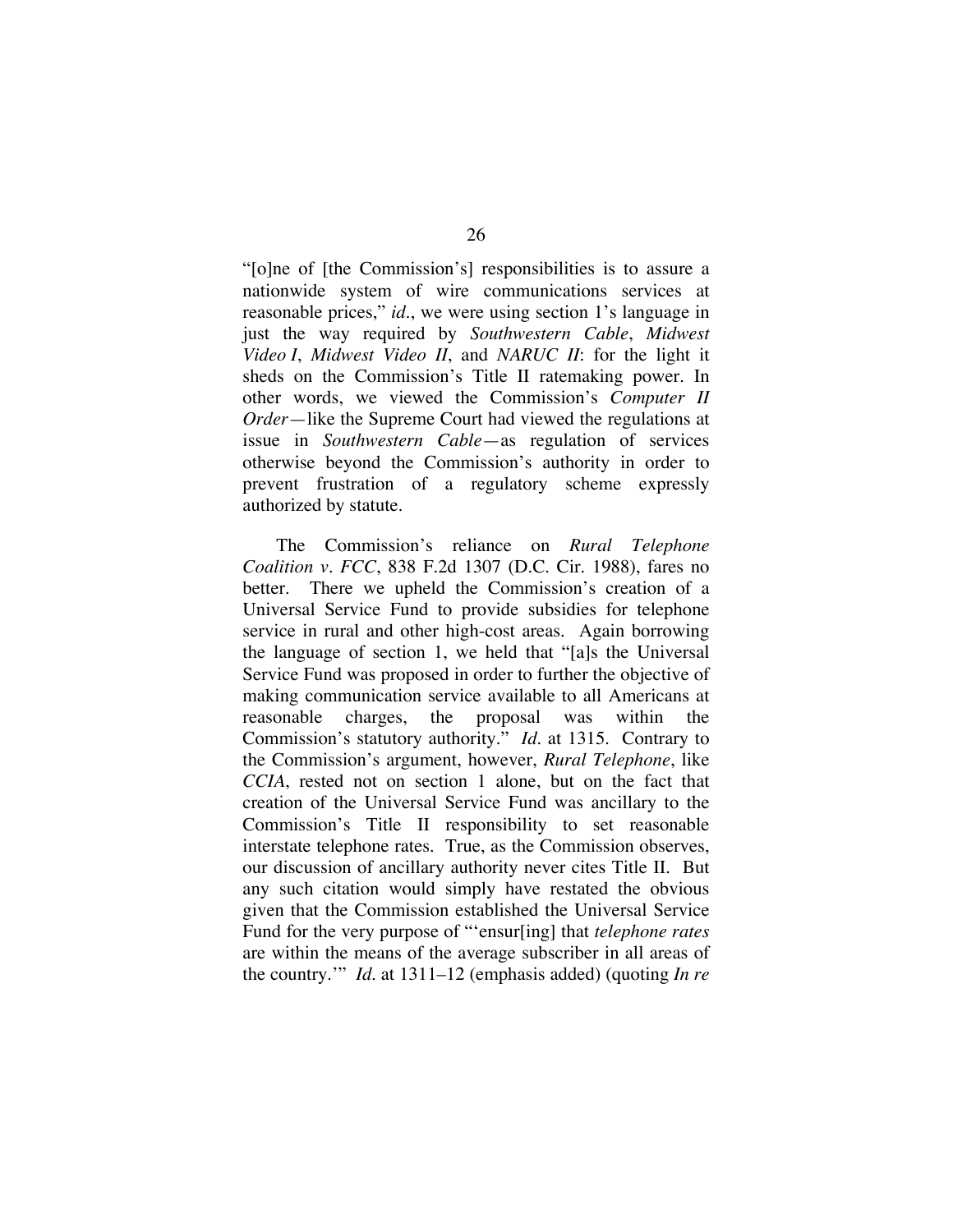## *Amend. of Pt. 67 of the Comm'n's Rules and Establishment of a Joint Bd.*, 96 F.C.C.2d 781, 795, ¶ 30 (1984)).

Next the Commission cites *New York State Commission on Cable Television v. FCC*, 749 F.2d 804 (D.C. Cir. 1984), in which we considered a challenge to a Commission order preempting state regulation of early satellite television. Because petitioner there never argued that the Commission's exercise of ancillary authority lacked sufficient grounding in express statutory authority, *New York State Commission* did not address the issue we now face. *See id.* at 808 (describing petitioner's challenge). Still, in sustaining the Commission's action, we noted that "[i]n its preemption order the Commission based its authority over [satellite television] upon the federal interest in 'the unfettered development of interstate transmission of satellite signals.'" *Id.* at 808 (quoting *In re Earth Satellite Commc'ns, Inc.*, 95 F.C.C.2d 1223, 1230, ¶ 16 (1983)). According to the Commission, this language demonstrates that ancillary authority may be grounded in policy alone. Not so. Our statement does nothing more than clearly and accurately describe what the Commission actually did, i.e., supply a policy justification for its decision. Significantly for the issue before us here, the Commission's preemption order also expressly linked its exercise of ancillary authority over satellite television to its Title III authority over users of radio spectrum. The Commission noted that the reception facilities that states sought to regulate (satellite dishes on hotel and apartment building roofs) "initially were subject to Commission licensing," calling these receivers "absolutely essential instrumentalities of radio broadcasting." *Earth Satellite Commc'ns*, 95 F.C.C.2d at 1231, 1 17 (internal quotation marks omitted). The Commission also cited section 303, which provides that "the Commission . . . as public convenience, interest, or necessity requires, shall . . .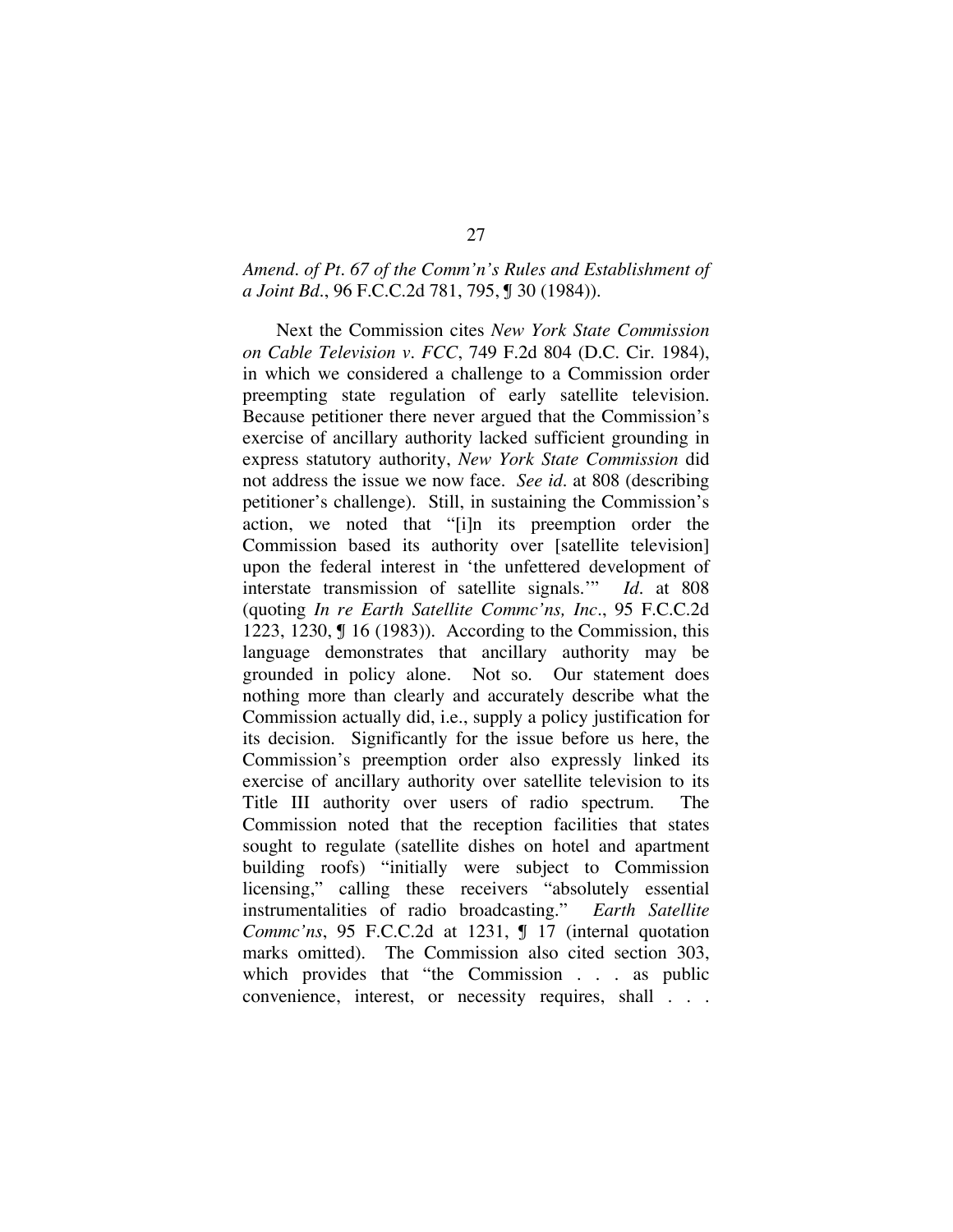[c]lassify radio stations; . . . [p]rescribe the nature of the service to be rendered by each class of licensed stations and each station within any class; . . . [a]ssign bands of frequencies to the various classes of stations," and so on. 47 U.S.C. § 303. These express delegations of authority contrast sharply with the general policies set forth in section 230(b) and section 1.

The Commission next relies on *National Ass'n of Regulatory Utility Commissioners v. FCC*, 880 F.2d 422 (D.C. Cir. 1989) (*NARUC III*), in which we considered a challenge to its decision to preempt state regulation of "inside wiring"—"telephone wires within a customer's home or place of business." *Id.* at 425. The Commission had found inside wiring to be beyond the scope of its Title II regulation and simultaneously preempted state regulation of such wiring. We held that the Commission had authority to issue the preemption orders insofar as necessary "to encourage competition in the provision, installation, and maintenance of inside wiring." *Id.* at 429–30. Although we did "agree with the FCC that this policy [was] consistent with the goals of the Act, and that it [had] the authority to implement this policy with respect to interstate communications," *id*. (citation omitted), petitioners in that case had conceded that "inside wiring installation and maintenance . . . are integral to *telephone communication*," *id.* at 427 (emphasis added)—a fact critical to the Commission's exercise of preemption authority. In its orders, the Commission had emphasized that "[o]ur prior preemption decisions have generally been limited to activities that are closely related to the provision of services and which affect the provision of interstate services." *In re Detariffing the Installation and Maintenance of Inside Wiring*, 1 F.C.C.R. 1190, 1192, ¶ 17 (1986). The term "services" referred to "common carrier communication services" within the scope of the Commission's Title II jurisdiction. *Id.* "In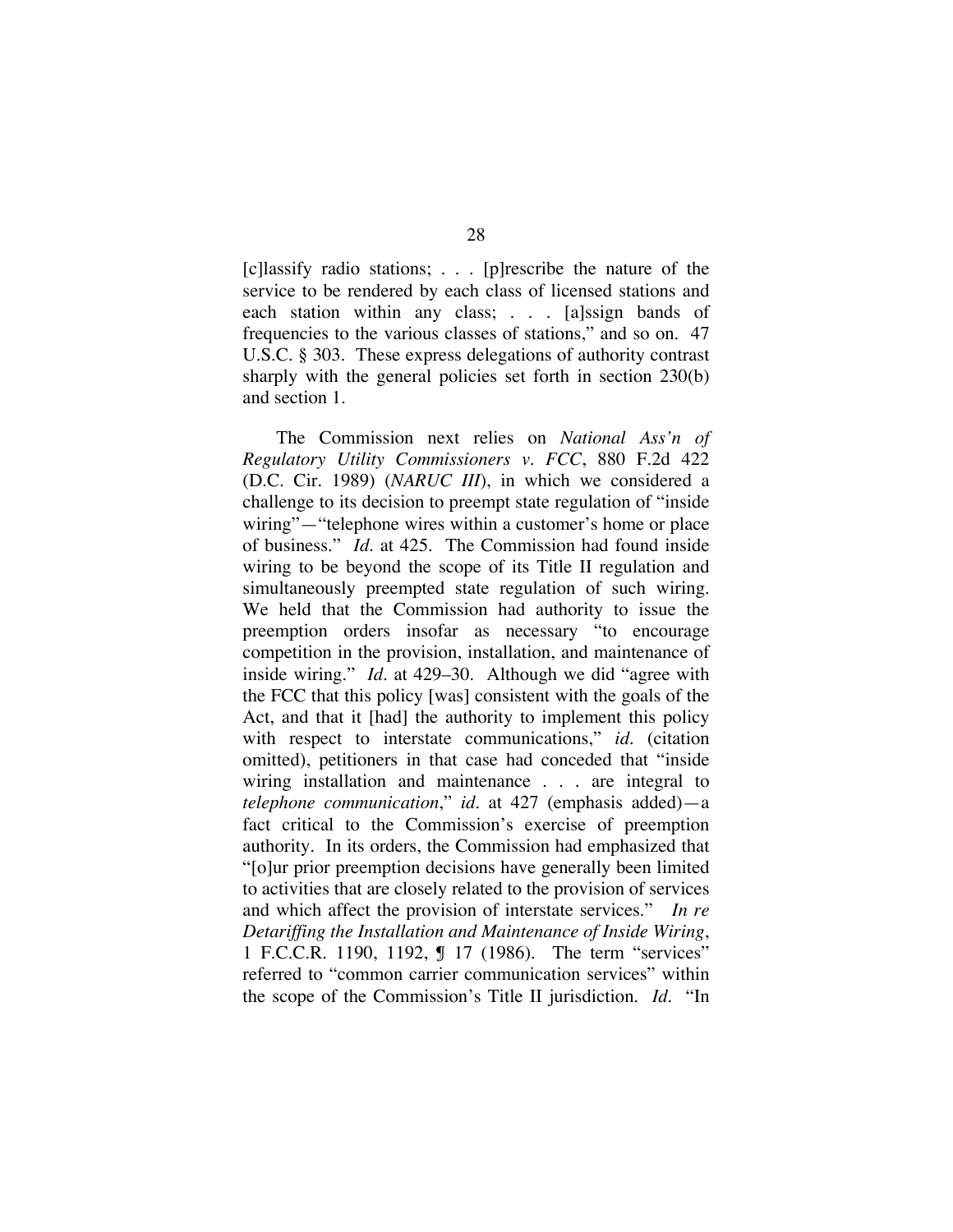short," the Commission explained, "the *interstate telephone network* will not function as efficiently as possible without the preemptive detariffing of inside wiring installation and maintenance." *Id.* (emphasis added). The Commission's preemption of state regulation of inside wiring was thus ancillary to its regulation of interstate phone service, precisely the kind of link to express delegated authority that is absent in this case.

The Commission cites several additional cases, but none support its expansive view of ancillary authority. Two decisions, like the many we have already discussed, upheld the Commission's exercise of ancillary authority because, unlike here, the Commission had linked its action to a statutory delegation of regulatory authority. *See United Video, Inc. v. FCC*, 890 F.2d 1173, 1182–83 (D.C. Cir. 1989) (upholding rules that, like those upheld in *Southwestern Cable*, limited the ability of cable companies to import programming into a broadcaster's market); *GTE Serv. Corp. v. FCC*, 474 F.2d 724, 729–30 (2d Cir. 1973) (upholding Commission regulation of "data processing activities of common carriers" based on the Commission's concern "that the statutory obligation of the communication common carrier to provide adequate and reasonable services could be adversely affected"). In another case, we rejected the Commission's argument, similar to the one it makes here, that it could exercise ancillary authority on the basis of policy alone. *Motion Picture Ass'n of Am. v. FCC*, 309 F.3d 796, 806–07 (D.C. Cir. 2002) (finding the Commission's "argument that [its] video description rules are obviously a valid communications policy goal and in the public interest" insufficient to justify its exercise of ancillary authority (internal quotation marks omitted)). And in two decisions, ancillary authority was either never addressed, *Nat'l Broad. Co. v. United States*, 319 U.S. 190 (1943) (reviewing the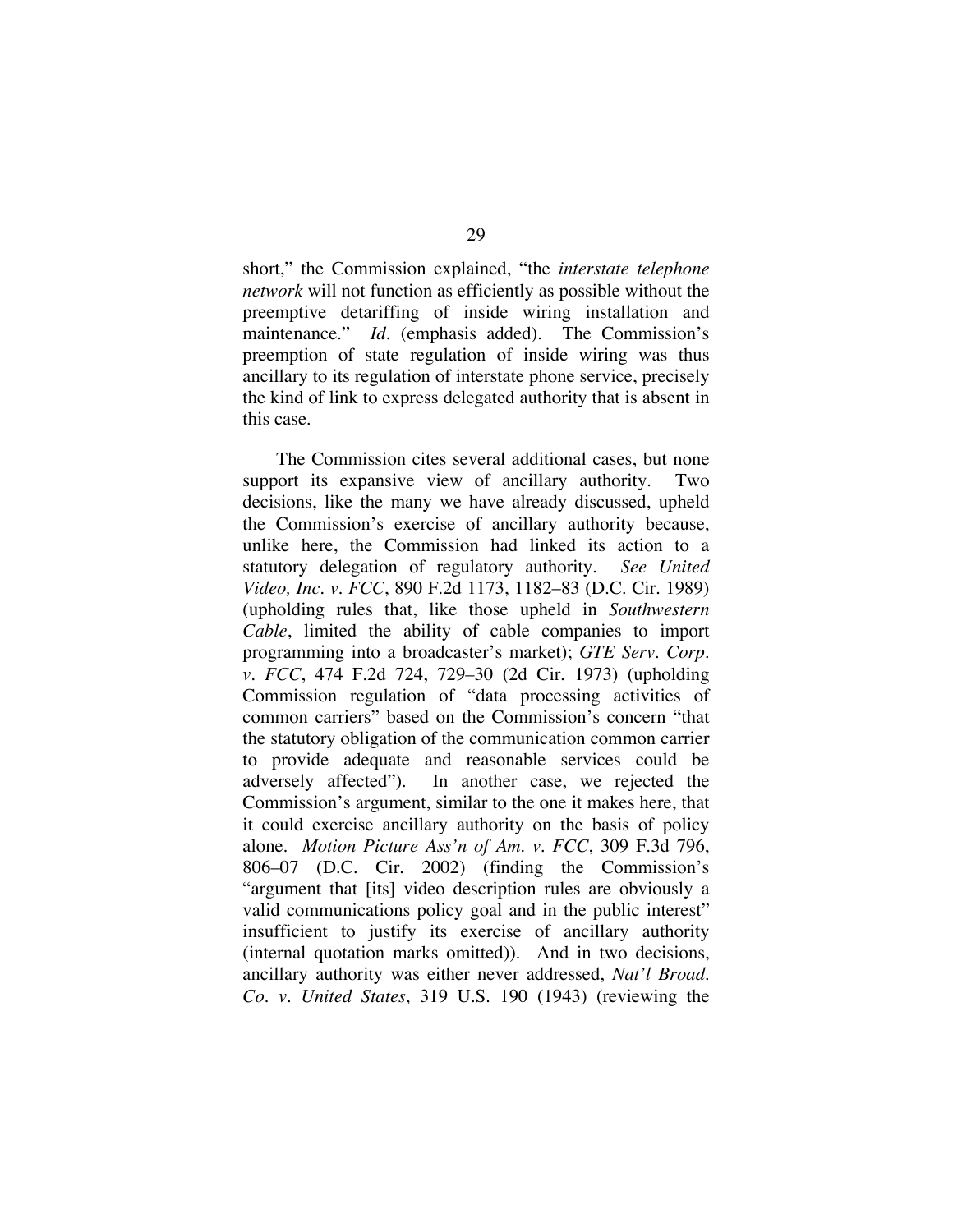Commission's exercise of its express licensing power over broadcasting stations under section 303, 47 U.S.C. § 303), or addressed only in passing, *AT&T Corp. v. Iowa Utils. Bd.*, 525 U.S. 366, 379–80 (1999) (mentioning the existence of the Commission's ancillary authority in the course of interpreting another provision of the Act).

**B.**

This brings us to the second category of statutory provisions the Commission relies on to support its exercise of ancillary authority. Unlike section 230(b) and section 1, each of these provisions could at least arguably be read to delegate regulatory authority to the Commission.

We begin with section 706 of the Telecommunications Act of 1996, which provides that "[t]he Commission . . . shall encourage the deployment on a reasonable and timely basis of advanced telecommunications capability to all Americans . . . by utilizing . . . price cap regulation, regulatory forbearance, measures that promote competition in the local telecommunications market, or other regulating methods that remove barriers to infrastructure investment." 47 U.S.C. § 1302(a). As the Commission points out, section 706 does contain a direct mandate—the Commission "shall encourage ...." In an earlier, still-binding order, however, the Commission ruled that section 706 "does not constitute an independent grant of authority." *In re Deployment of Wireline Servs. Offering Advanced Telecomms. Capability*, 13 F.C.C.R. 24,012, 24,047, ¶ 77 (1998) (*Wireline Deployment Order*). Instead, the Commission explained, section 706 "directs the Commission to use the authority granted in other provisions . . . to encourage the deployment of advanced services." *Id.* at 24,045, ¶ 69.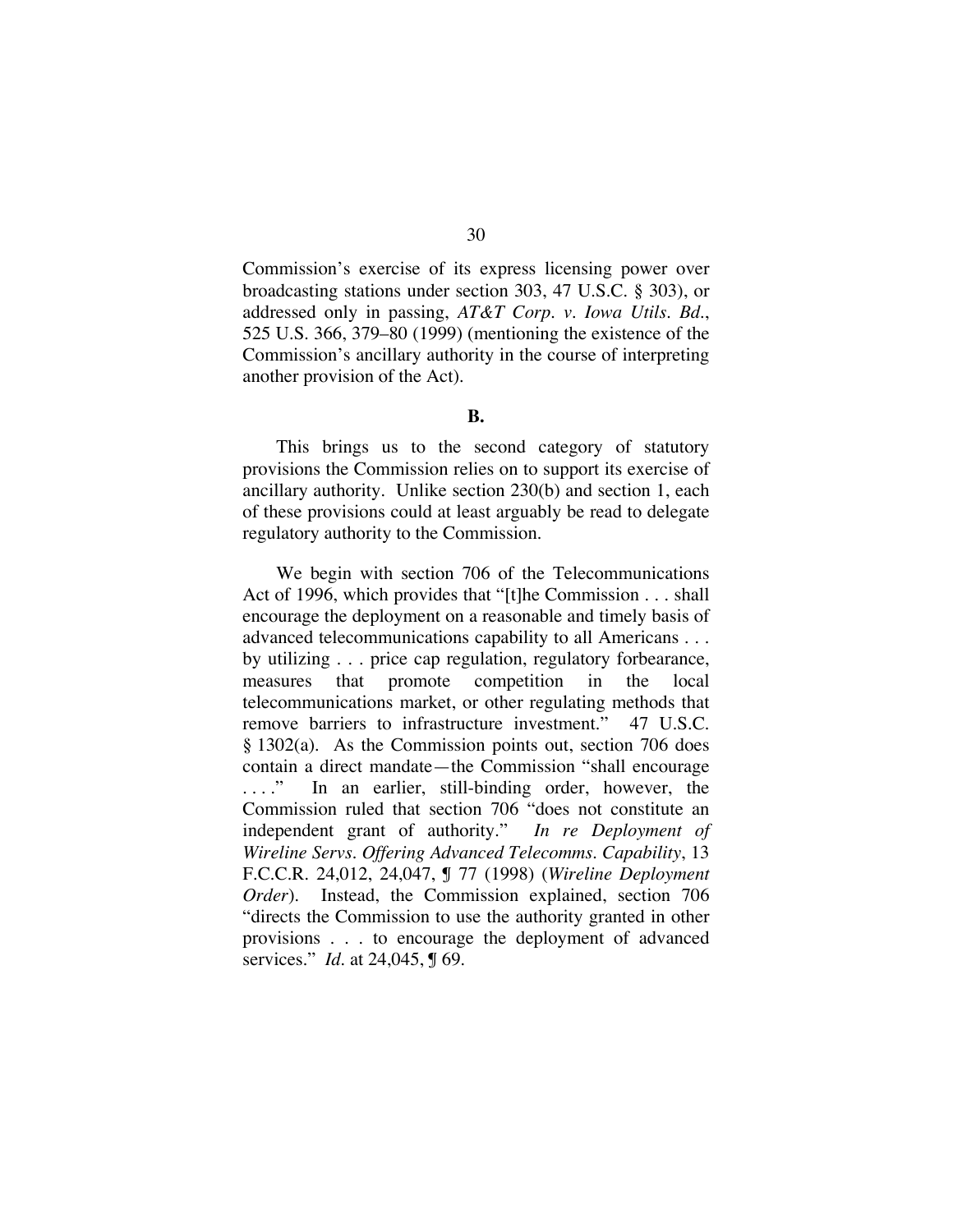The Commission now insists that this language refers only "to whether section 706(a) supported *forbearance* authority," Resp't's Br. 41, i.e., the Commission's authority to free regulated entities from their statutory obligations in certain circumstances, *see* 47 U.S.C. § 160. According to the Commission, it "was not opining more generally on the effect of section 706 on ancillary authority." Resp't's Br. 41. But the order itself says otherwise: "[S]ection 706(a) does not constitute an independent grant of forbearance authority *or of authority to employ other regulating methods*." *Wireline Deployment Order*, 13 F.C.C.R. at 24,044, ¶ 69 (emphasis added). Because the Commission has never questioned, let alone overruled, that understanding of section 706, and because agencies "may not . . . depart from a prior policy *sub silentio*," *FCC v. Fox Television Stations, Inc.*, 129 S. Ct. 1800, 1811 (2009), the Commission remains bound by its earlier conclusion that section 706 grants no regulatory authority.

Implying that this court has done what the Commission has not, the Commission points to a recent decision in which we wrote, "The general and generous phrasing of § 706 means that the FCC possesses significant, albeit not unfettered, authority and discretion to settle on the best regulatory or deregulatory approach to broadband." *Ad Hoc Telecomms. Users Comm. v. FCC*, 572 F.3d 903, 906–07 (D.C. Cir. 2009). In that case, however, we cited section 706 merely to support the Commission's choice between regulatory approaches clearly within its statutory authority under other sections of the Act, and upheld the Commission's refusal to forbear from certain regulation of business broadband lines as neither arbitrary nor capricious. Nowhere did we question the Commission's determination that section 706 does not delegate any regulatory authority. The Commission's reliance on section 706 thus fails. As in the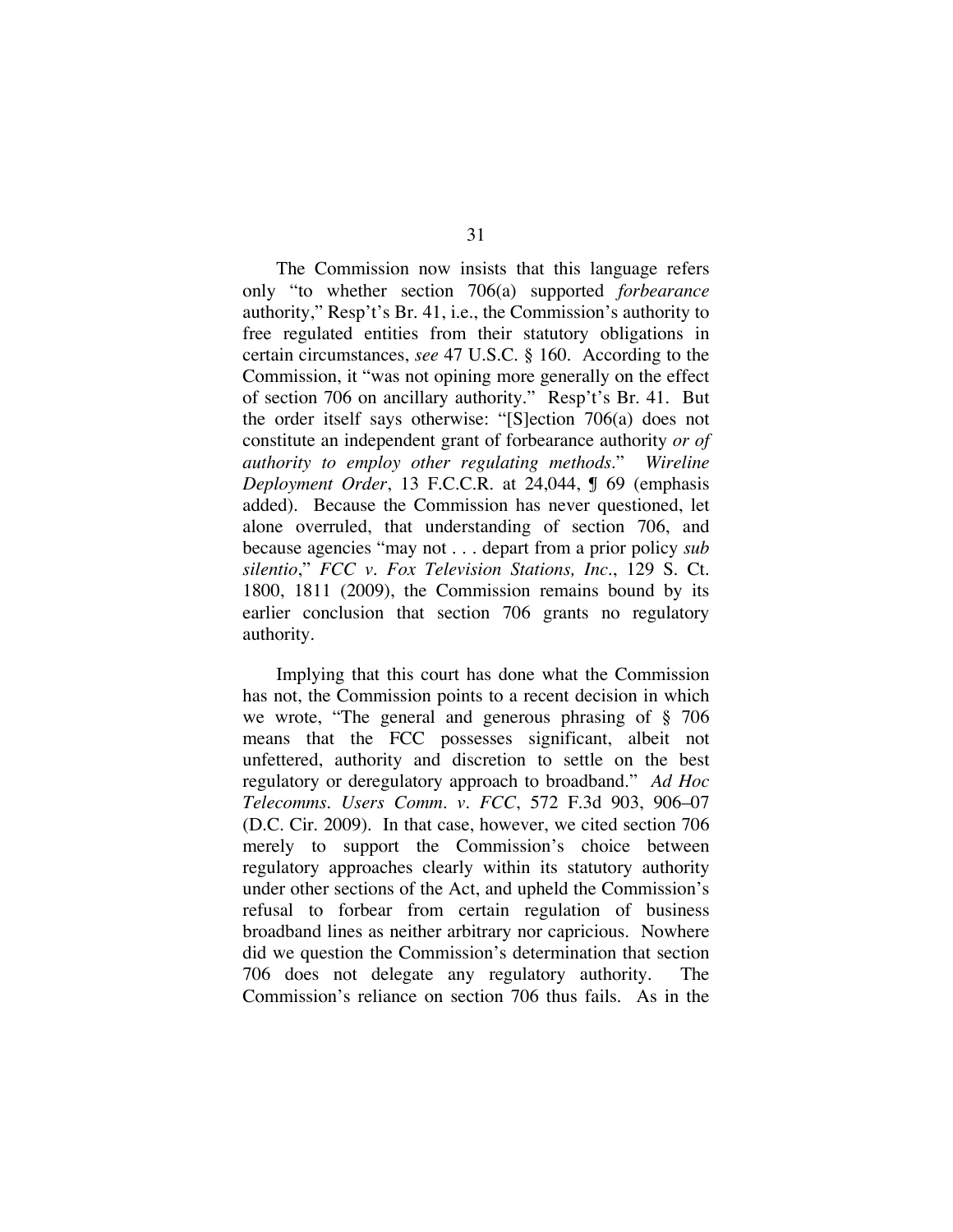case of section 230(b) and section 1, the Commission is seeking to use its ancillary authority to pursue a stand-alone policy objective, rather than to support its exercise of a specifically delegated power.

The Commission's attempt to tether its assertion of ancillary authority to section 256 of the Communications Act suffers from the same flaw. Section 256 directs the Commission to "establish procedures for . . . oversight of coordinated network planning . . . for the effective and efficient interconnection of public telecommunications networks." 47 U.S.C. § 256(b)(1). In language unmentioned by the Commission, however, section 256 goes on to state that "[n]othing in this section shall be construed as expanding . . . any authority that the Commission" otherwise has under law, *id.* § 256(c)—precisely what the Commission seeks to do here.

The Commission next cites section 257. Enacted as part of the Telecommunications Act of 1996, that provision gave the Commission fifteen months to "complete a proceeding for the purpose of identifying and eliminating, by regulations pursuant to its authority under this chapter (other than this section), market entry barriers for entrepreneurs and other small businesses in the provision and ownership of telecommunications services and information services." 47 U.S.C. § 257(a). Although the section 257 proceeding is now complete, that provision also directs the Commission to report to Congress every three years on any remaining barriers. *See In re § 257 Proceeding to Identify and Eliminate Mkt. Entry Barriers for Small Bus.*, 12 F.C.C.R. 16,802 (1997) (completing original proceeding); 47 U.S.C. § 257(c) (requiring ongoing reports). We readily accept that certain assertions of Commission authority could be "reasonably ancillary" to the Commission's statutory responsibility to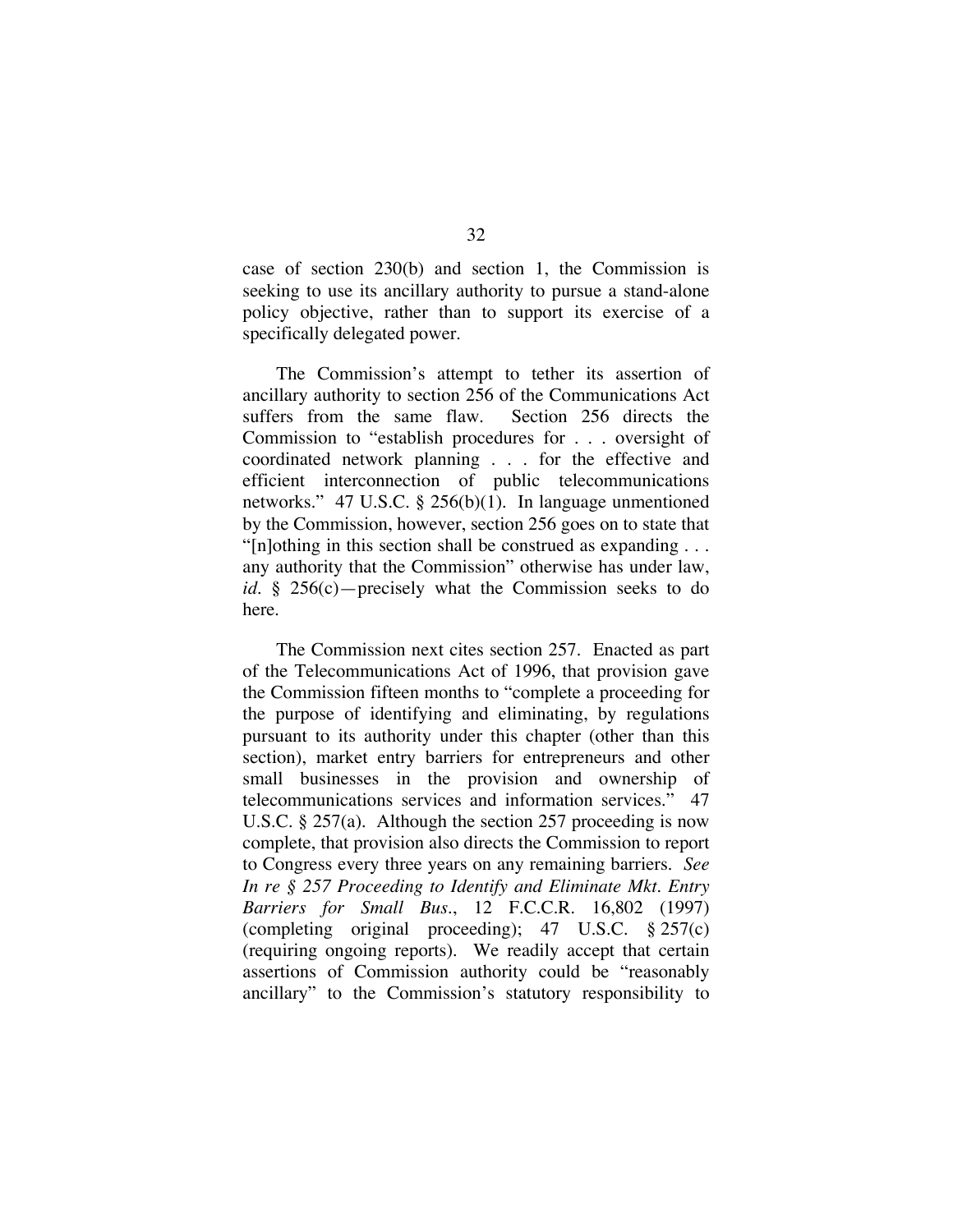issue a report to Congress. For example, the Commission might impose disclosure requirements on regulated entities in order to gather data needed for such a report. But the Commission's attempt to dictate the operation of an otherwise unregulated service based on nothing more than its obligation to issue a report defies any plausible notion of "ancillariness." *See Motion Picture Ass'n of Am.*, 309 F.3d at 801–02 (holding that an order requiring that broadcasters incorporate "video descriptions" into certain television programs fell outside the Commission's ancillary authority even though it had been directed to produce a report on the subject).

Next the Commission argues that its exercise of authority over Comcast's network management practices is ancillary to its section 201 common carrier authority—though the section 201 argument the Commission sets forth in its brief is very different from the one appearing in the *Order*. As indicated above, section 201 provides that "[a]ll charges, practices, classifications, and regulations for and in connection with [common carrier] service shall be just and reasonable." 47 U.S.C. § 201(b). In the *Order*, the Commission found that by blocking certain traffic on Comcast's Internet service, the company had effectively shifted the burden of that traffic to other service providers, some of which were operating their Internet access services on a common carrier basis subject to Title II. *Order*, 23 F.C.C.R. at 13,037–38, ¶ 17. By marginally increasing the variable costs of those providers, the Commission maintained, Comcast's blocking of peer-topeer transmissions affected common carrier rates. *Id.*  Whatever the merits of this position, the Commission has forfeited it by failing to advance it here. *See United States ex rel. Totten v. Bombardier Corp.*, 380 F.3d 488, 497 (D.C. Cir. 2004) ("Ordinarily, arguments that parties do not make on appeal are deemed to have been waived.").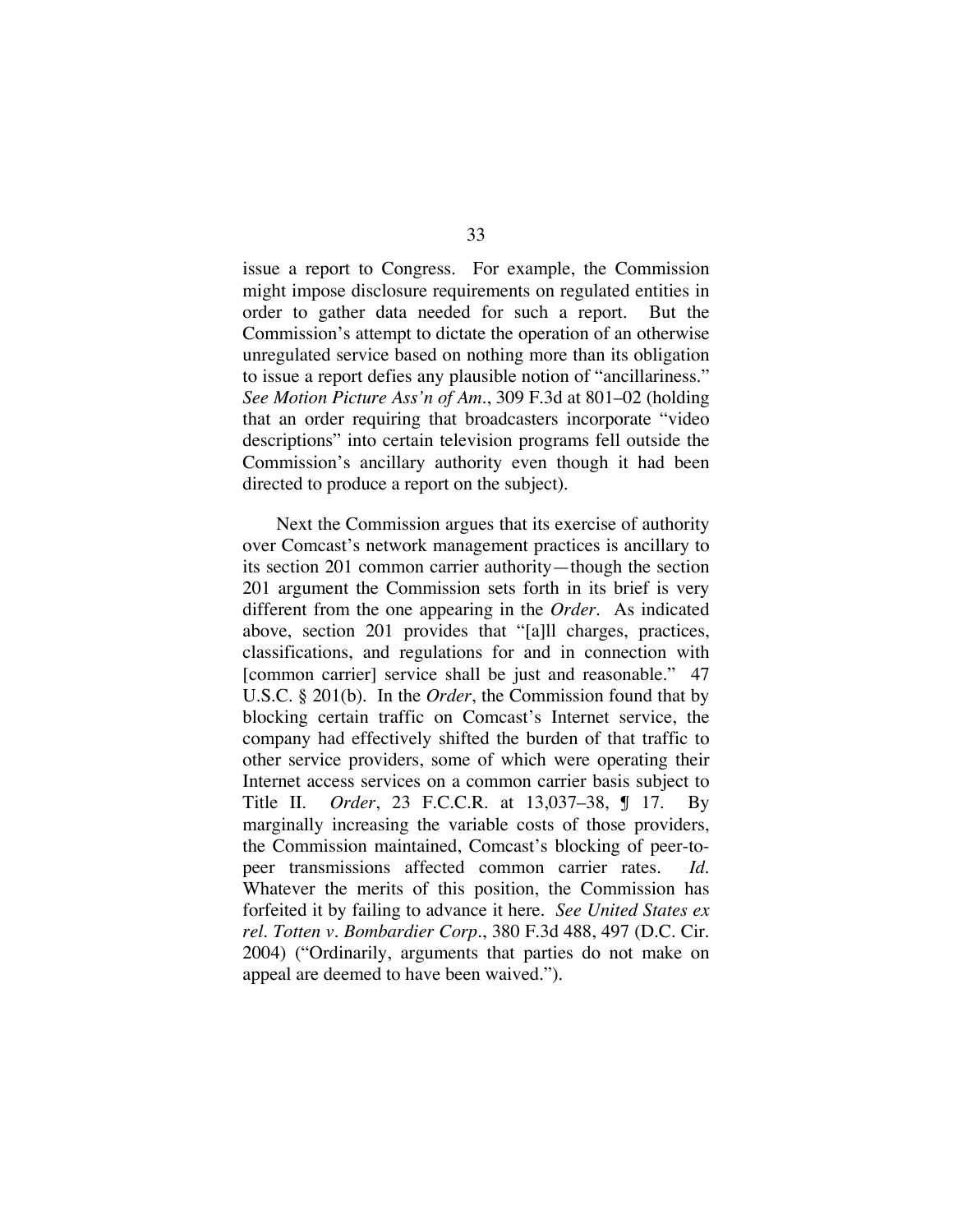Instead, the Commission now argues that voice over Internet Protocol (VoIP) services—in essence, telephone services using Internet technology—affect the prices and practices of traditional telephony common carriers subject to section 201 regulation. According to the Commission, some VoIP services were disrupted by Comcast's network management practices. We have no need to examine this claim, however, for the Commission must defend its action on the same grounds advanced in the *Order*. *SEC v. Chenery Corp.*, 318 U.S. 80, 87–88 (1943).

The same problem undercuts the Commission's effort to link its regulation of Comcast's network management practices to its Title III authority over broadcasting. The Commission contends that Internet video "has the potential to affect the broadcast industry" by influencing "local origination of programming, diversity of viewpoints, and the desirability of providing service in certain markets." Resp't's Br. 43. But the Commission cites no source for this argument in the *Order*, nor can we find one.

Finally, the Commission argues that the *Order* is ancillary to its section 623 authority over cable rates. 47 U.S.C. § 543. Although the *Order* never mentions section 623, and although, as far as we can tell, no commenter suggested section 623 as a basis for the Commission's exercise of ancillary authority, the Commission argues that its reliance on this provision is implicit in its section 1 finding. That finding included the following explanation:

[E]xercising jurisdiction over the complaint would promote [section 1's] goal of achieving "reasonable charges." For example, if cable companies such as Comcast are barred from inhibiting consumer access to high-definition on-line video content, then, as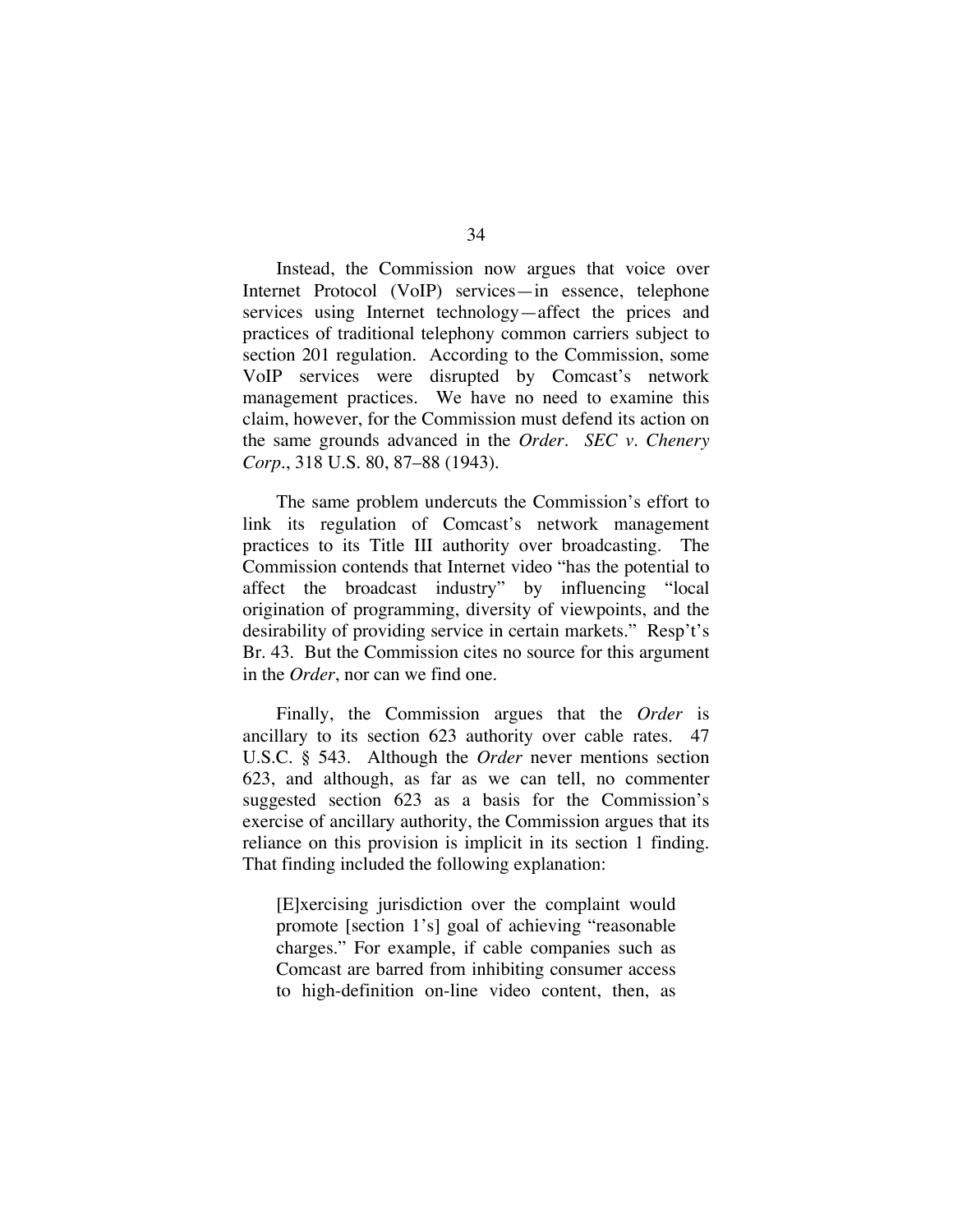discussed above, consumers with cable modem service will have available a source of video programming (much of it free) that could rapidly become an alternative to cable television. The competition provided by this alternative should result in downward pressure on cable television prices, which have increased rapidly in recent years.

*Order*, 23 F.C.C.R. at 13,037, 16. Laying the foundation for this theory earlier in the *Order*, the Commission found that "video distribution poses a particular competitive threat to Comcast's video-on-demand ('VOD') service. VOD operates much like online video, where Internet users can select and download or stream any available program without a schedule and watch it any time  $\ldots$  ." *Id.* at 13,030,  $\int$  5 (internal quotation marks and alteration omitted).

The Commission's argument that we should read its invocation of section 1 as a reference to its section 623 authority over cable rates fails because, unlike its Title II authority over common carrier rates, its section 623 authority is sharply limited. Indeed, section 623 expressly prohibits the Commission from regulating rates for "video programming offered on a . . . per program basis," i.e., video-on-demand service. 47 U.S.C. § 543(*l*)(2), (a)(1). Although the Commission once enjoyed broader authority over cable rates, *see id.* § 543(c)(4), its current authority is limited to setting standards for and overseeing local regulation of rates for "basic tier" service on certain cable systems. *See id.* § 543(b). In the *Order*, the Commission does not assert ancillary authority based on this narrow grant of regulatory power. Instead, the *Order* rests on the premise that section 1 gives the Commission ancillary authority to ensure reasonable rates for *all* communication services, including those, like video-ondemand, over which it has no express regulatory authority.